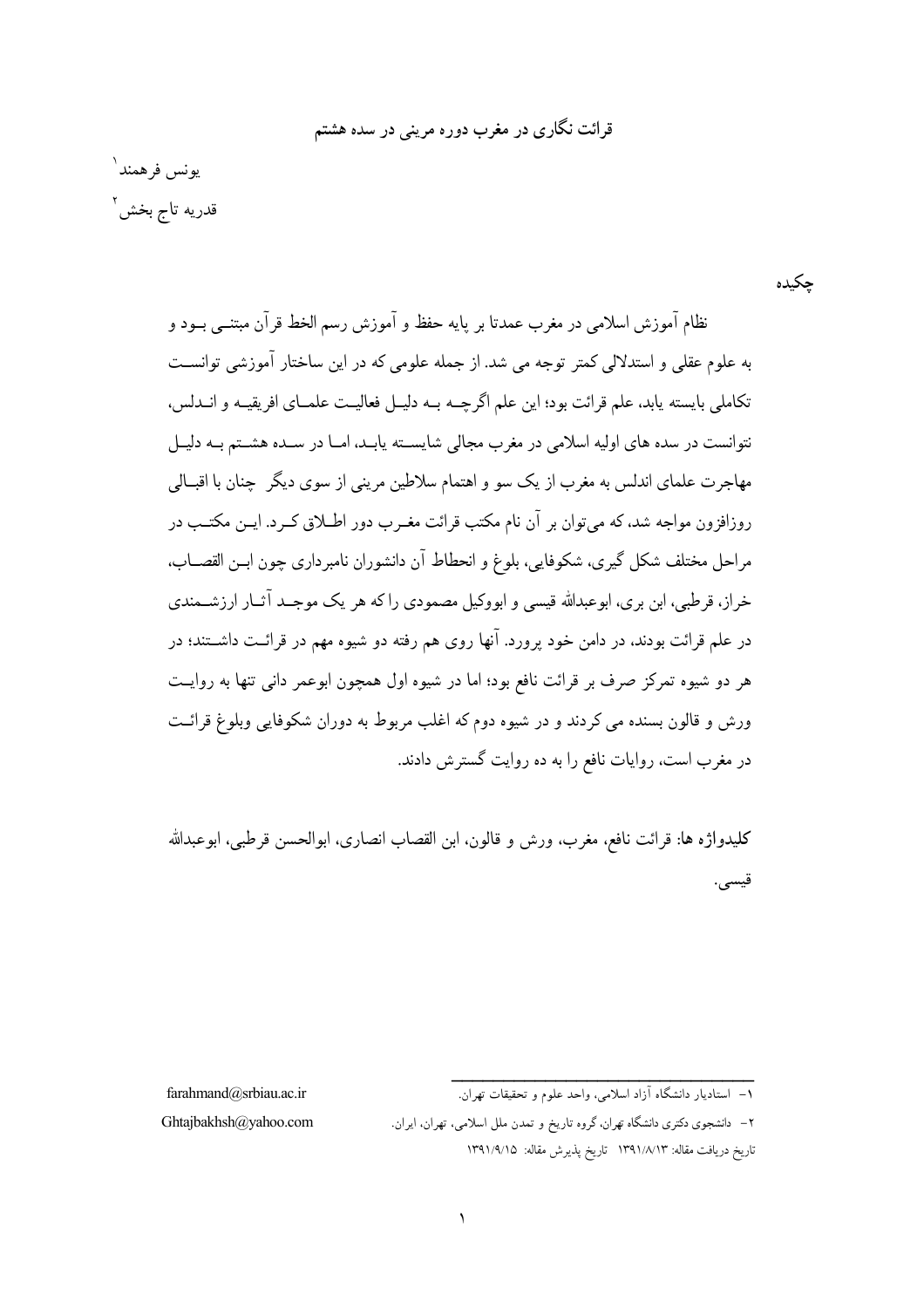پیش از سخن از علم قرائت، بایسته است مفهوم جغرافیایی مغرب اسلامی روشن گردد. اگرچه جغرافی،دانان و مورخان درباره حدود جغرافیایی مغرب با یکدیگر متفق نیستند و در تعیین مدلول این اصطلاح با مصادیق آن اختلاف دارند، اما همگی متفقند که این مفهوم همه سرزمینهای ساحل دریای مدیترانه از غرب مصر تا ساحل اقيانوس اطلس را شامل مي شود.( يعقوبي، ۴۹؛ اصطخري،۳۹). مورخان اين گستره وسيع جغرافيايي را بر مبناي دوری ونزدیکی از سرزمین خلافت به سه بخش اصلی تقسیم کردهاند.(نک: عمید.۲۸) نخست مغرب نزدیک که کشورهای تونس و لیبی امروزی و برخی مناطق شرق الجزایر را دربر میگیرد.(نعنعی،۱۹) مسلمانان به هنگام فتوحات اين منطقه را «افريقيه» ميiاميدند، اما در يي گسترش فتوحات، از آن جا كه اطلاق افريقيه بر آن سرزمین وسیع بی مسمی می نمود، اصطلاح مغرب را برای آن برگزیدند.( مونس، تح العرب للمغرب،۲ )دوم مغرب میانه که بیشتر سرزمینهای الجزایر امروزی را در برگرفته و تا رود ملویه امتداد دارد. سرانجام مغرب دور که در امتداد مغرب اوسط از رود ملويه تا ساحل اقيانوس اطلس را دربرمي گيرد و تقريبا مي توان آن را معادل کشور مغرب امروزی دانست؛ با این وصف، در سده هشتم هجری مغرب به صورت عام بر همه سرزمین های شمال آفریقا، به استثنای مصر، اطلاق می گردید.

در آمد

با سقوط حکومت موحدون در قرن هفتم. حاکمیّت یکپارچه سیاسی مغرب اسلامی فرو پاشید و سلسلههای حفصیان در افریقیه (حک: ۶۲۷–۹۸۲ق)، بنی عبدالواد یا زیّانیان در تِلِمسان (حک: ۶۳۳–۹۶۲ق) و مرینیان در فاس (حک: ۶۱۴–۸۶۹ق) حکومت یافتند. از این رو سده هشتم هجری – دوره مورد بحث در این پژوهش– همزمان است با دوره اوج اقتدار مرینیان یعنی روزگار ابوالحسن وابوعنان مرینی که توانستند بار دیگر با سلطه بر قلمرو حفصیان در تونس و بنی عبدالواد در تلمسان، رویای مغرب متحد را تحقق بخشند.

یکی از برجسته ترین ویژگی های نظام آموزشی مغربیان تاکید بسیار زیادی بود که بر حفظ متون و نصوص دینی داشتند و کمتر به بحث و استدلال در مسائل علوم دینی می پرداختند. ابن خلدون در تبیین نظام آموزشی غرب جهان اسلام به سه مکتب متفاوت اشاره میکند: مکتب نخست مکتب مغربیان بود که به گفته او جهت گیری کلی حاکم بر آن تاکید بر حفظ قرآن و آموزش رسم الخط آن است و نوآموزان در این مدارس به علوم دیگر توجه چندانی نداشتند؛( ابن خلدون، مقدمه، ٧۴٠/١-٧۴١)برخلاف این گروه اندلسی ها و مکتب افریقیه در کنار حفظ قرآن به شعر و روایت و ترسل و حدیث نیز اهمیت می(دادند.( همانجا، ۷۴۱/۱ )اهتمام طلاب مغربی به حفظ از دوران کودکی به گونه ای بود که گویی هدف اصلی از موفقیت های درسی را حفظ متون دینی می دانستند. در این نظام آموزشی امید بحث و استدلال نمی رفت. توجه به حفظ متون را چنان ضروری می دانستند که در قرویین کسانی

1 - Moulouva.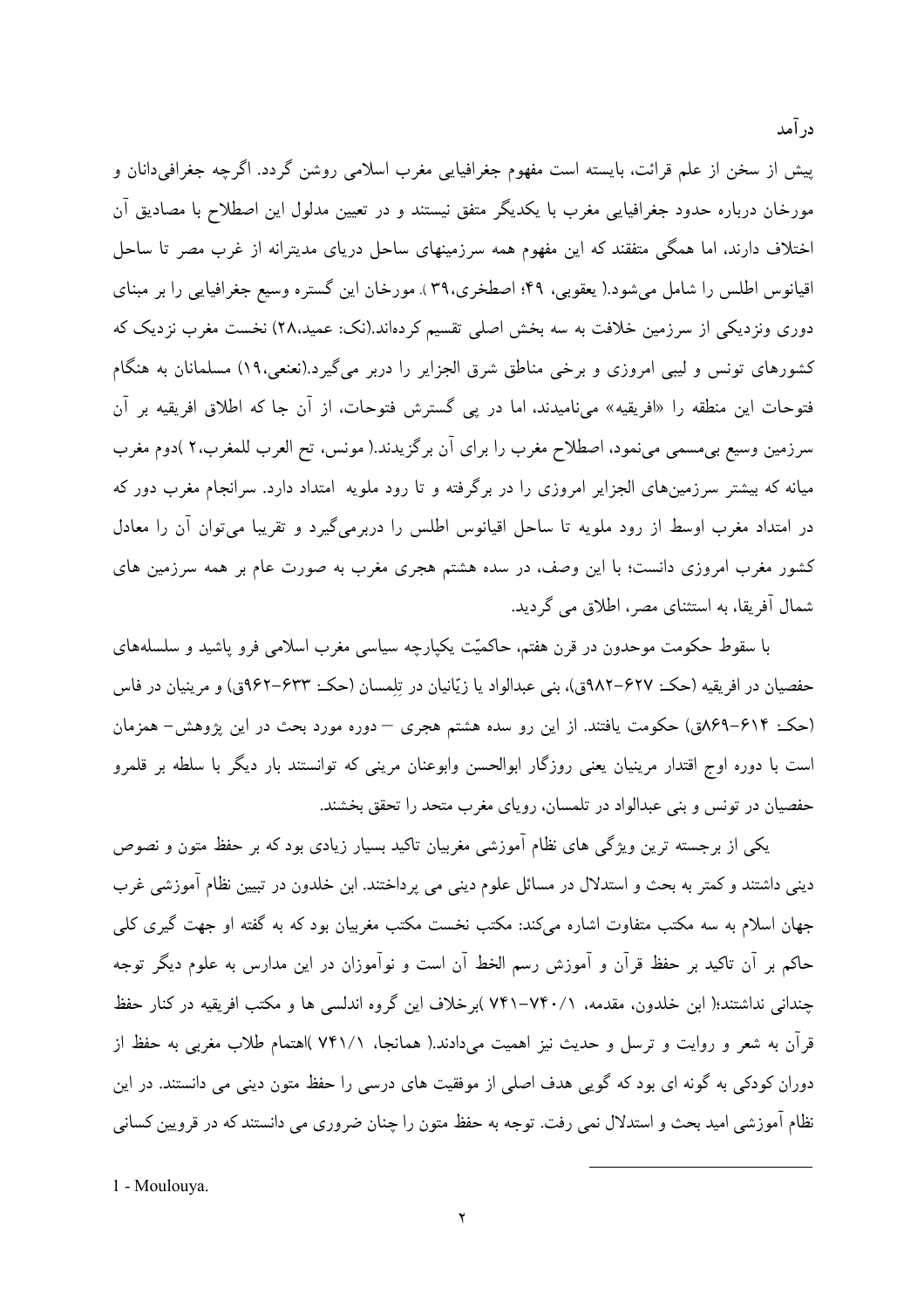را که به این مهم نائل نمی شدند، به سخره می گرفتند(جیدی، ۱۷۴ )و حتی از آن قاعده ای ساختند که «کسی که حفظ کرده بر کسی که حفظ نکرده، حجت دارد»؛ <sup>(</sup>از این رو، مغربیان در علوم نظری و استدلالی، به جز فقه جایگاه قابل توجهي نداشتند.

مقری به نقل از ابن خلدون و برخی دیگر از مورخان آن دوره نقل کرده که در سده هشتم کسی را نمی بینیم که با هدف تقویت «ملکه تعلیم» به فاس سفر کند؛ به علاوه از مغربیان کسی نیست که به رحله توجه داشته باشد. بلکه همه همت آنان محصور به یادگیری قرآن و کتاب *التهذیب* است.( مقری،۲۷/۳– ۲۸ ) آنان تنها اندکی عربی را از اندلسی های مقیم سبته می آموزند و لذا در میان آنان کسی نیست که *الکتاب تر*ا به شیوه متداول اندلسیان تعلیم یابد و این تفاوت به دلیل وجود ملکه نحو در اندلس و رحله علمای آن منطقه است.( همانجا،۲۸/۲ )در اثر این عنایت زایدالوصف دانشوران نامبرداری که آثار متعددی در زمینه های مختلف علوم قرآنی چون قرائت، تفسیر، کتابت و سایر علوم مرتبط... نگاشتند، ظهور کردند.

قر ائت

بے تردید یکی از کھن ترین دانش های اسلامی که مسلمانان در سرزمین های مفتوحه آموزش می دادند، خواندن قرآن بود. از این رو فاتحان مسلمان پیوسته می کوشیدند تا با ساخت مساجد و اماکنی در مناطق مفتوحه تمهیدات لازم برای تعلیم مهمترین آبشخور علوم دینی فراهم آورند ؓ. مغرب اقصی نیز از این قاعده به دور نبود و موسی بن نصیر در شمال مغرب دور میان شفشاون و تطوان مسجدی ساخت تا عهده دار این رسالت مهم شود.( ولد اباه، ۴۳۵)

اگرچه مکتب قرائت مغرب در قرون نخستین اسلامی به علت شهرت و شکوفایی مکتب قیروان و اندلس و پیوند عمیق میان این دو، چندان مجال بروز نیافت، اما به ویژه در دوران مرینیان به اوج شکوفایی و شهرت رسید. به ديگر سخن در حالي كه علوم مختلف قرآني خاصه قرائت در افريقيه و اندلس مراحل كمال را پيموده و حتى به سبب توجه افراط گونه به این علم انتقاد یاره ای از فقها چون قاضی ابوبکر بن عربی(د.۵۴۳ق) را برانگیخته بود، در دوره مرینیان بستری فراهم آمد که بار دیگر علوم دینی چون فقه و قرائت کمالی بایسته یابد.( حمیتو.۹)

قرائت رايج و رسمي مغرب قرائت نافع منسوب به نافع بن عبدالرحمن بن ابي نعيم اصفهاني الاصل مدني المولد بود(همو،١١١/١) که نظر به پیوند آن با مکتب روایی مدینه همپای فقه مالکی، به روایت ابوسعید ورش به سرعت در مغرب رواج یافت. تکامل و پویایی این قرائت در سده های بعد معلول توجه و عنایت دانشورانی چون

٢- به نظر مي رسد مراد از الكتاب، كتاب سيبويه در نحو است.

١- من حفظ حجة على من لم يحفظ.

٣– نكــ: نامه خليفه دوم به اهالي عراق و شام در جريان فتوحات در ابن تيميه، *السياسة الشرعية*، ٢٣.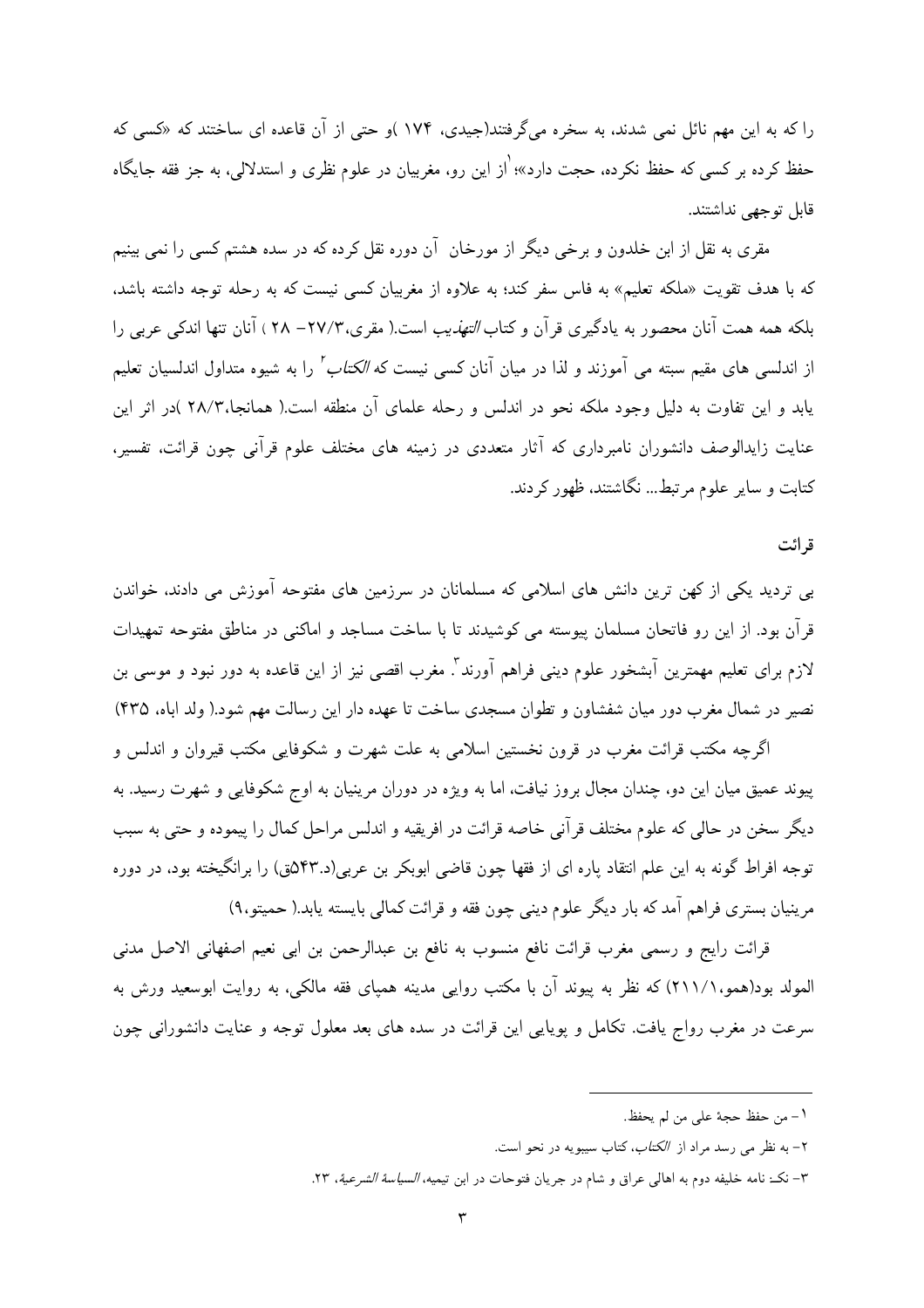ابوالحسن على بن عبدالغني فهري قيرواني معروف به حصري مولف قصيده رائيه در قرن ينجم بود.( حصري، قصيده رائیه، در حمیتو، *موسوعهٔ،*۲/۲–۶۷ )مرحله دوم تکامل علوم قرائت در غرب جهان اسلام را باید مرهون تلاش های ابوالقاسم شاطبی و کتاب مشهور وی *حرز الامانی فی القراءات* دانست. این اثر چنان در مغرب و اندلس رواج یافت و شروح متعددی بر آن نگاشته شد که بی تردید می توان مولف آن را یکی از مشهورترین سرآمدان مکتب قرائت مغرب و اندلس بر شمر د. `

مغرب اقصی در اواخر سده هفتم و اوایل سده هشتم در سایه حمایت سلاطین مرینی به مرکزی برای رشد اندیشه های دینی و شکوفایی علوم اسلامی مبتنی بر حفظ و روایت چون فقه و قرائت تبدیل شد. در این میان قرائت چنان تکاملی یافت که پژوهشگران بر آن، مدرسه قرائت مغرب اقصی اطلاق کرده اند.( ولد اباه ، ۴۳۷ و بعد ازآن) سیر تکاملی و تغییری را که این مدرسه پیمود، می توان به چهار مرحله شکل گیری، رشد و شکوفایی، بلوغ و سرانجام انحطاط تقسیم کرد. تفکیک دقیق هر یک از ادوار مزبور اگر چه به آسانی ممکن نیست، اما توان گفت که قاریانی در هر دوره در تکامل این علم نقشی درخور توجه داشته اند:

دوره شکل گیری

در حالی که مدارس افریقیه و اندلس به طور گسترده ای مساعی خود را صرف قراءات هفت گانه و پژوهش در موضوع اختلافات بین قاریان کرده بود، مدارس مغرب عهد مرینی اهتمام خود را به تحقیق در قراءهٔ نافع محصور ساخت. آنان هم در زمینه اصول حروف دهگانه نافع به مطالعه پرداختند<sup>۲</sup> و هم در زمینه رسم الخط و گونه های ضبط این قرائت بنا به روایت اهل مدینه آثاری نگاشتند که سرآمد آنان ابن القصاب و ابوعبدالله خزاز بود.

ابوعبدالله ابن القصاب انصاری از پیشگامان مدرسه مغرب در قرائت نافع بود که به تحقیق در احکام آن يرداخت. متاسفانه منابع تاريخي چون *وفيات* ابن قنفذ، جذوة الاقتباس و حتى شرح حال نگاشته هاى دانشمندان فاس از سرگذشت او اطلاعاتی بایسته به دست نمی دهند؛ تنها احمد بن عبدالقادر قیسی در ذیلی که بر *معرفة القراء* الكبار نهمبي نگاشته به نقل از ابوحيان غرناطي وي را محمد بن علي بن عبدالحق انصاري مشهور به ابن القصاب از اهالي فاس كه بر قرائت سبعه و عربي تسلط داشت، معرفي كرده است.( جزري، ١٨٠/٢)

مشهورترین اثر ابن القصاب کتاب *تقریب المنافع فی قراءة نافع* نام دارد که گاه با اسامی دیگری چون *رسالة فی قراءة نافع* نیز شناخته شده است؛ این اثر از آن رو اهمیت دارد که می توان آنرا کهن ترین تالیف مغربی محض در

۱– برای آگاهی از اهمیت و جایگاه علمی کتاب نزد مغربیان و شروح آن نکـ: حمیتو، *الامام الشاطبی*، ۸۱ و پس از آن.

۲– برای آگاهی مقدماتی در باب قرائات. راویان و طرق مختلف آن نکــ: قاضی، عبدالفتا*ح. البدور الزاهرهٔ فـی قرائات العشر المتواترهٔ*.۷ و پس از آن.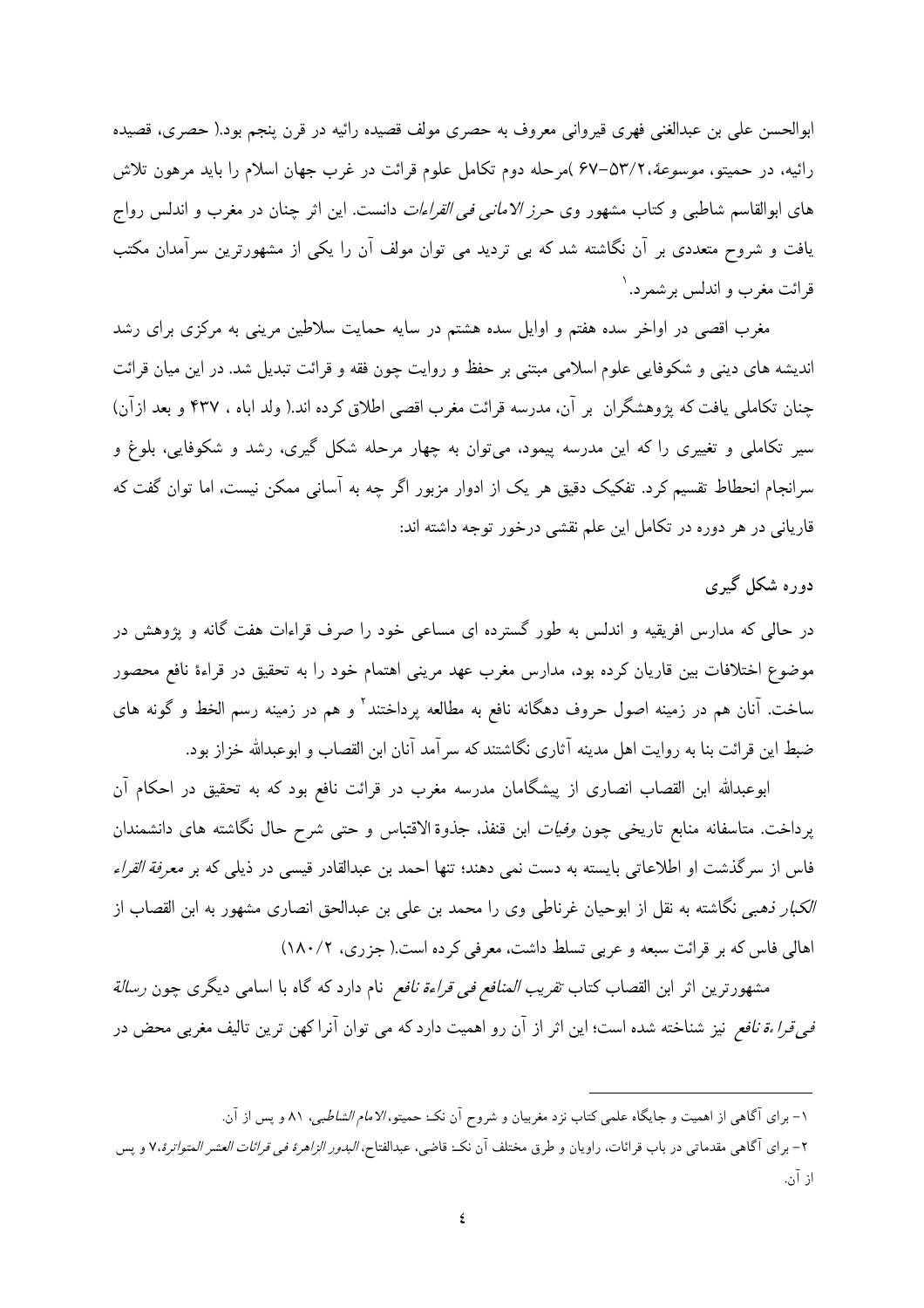قرائت نافع به روایت ورش و قالون دانست.( حمیتو، *موسوعهٔ، ۱*٬۲۴۱/۲ )نویسنده در مقدمه، سبب تالیف کتاب را این گونه توضیح میدهد: «همانا شما از من خواستید که کتابی بنگارم مشتمل بر «حرف نافع و تقریب جمیع منافع». خالي از تكرار و تطويل؛ چراكه هدف از نگارش اين كتاب ايجاز و اختصار است».( ابن القصاب، ٣٤٢/٢)

وی کتاب را به ابواب متعددی تقسیم کرده و هر باب را به موضوعی اختصاص داده است و سپس در باب معانی، الفاظ، اشتقاقات و قرائات مختلف آن و سرانجام روایت نافع در آن موضوع سخن گفته است.` به هر روی اگرچه مجالی برای بررسی تفصیلی ارزش و جایگاه کتاب نیست، اما تردیدی نیست که ابن القصاب نسبت به پیشینیان نوآوری هایی داشت: او سه صیغه به استعاذه افزود و بر خلاف شیوه دانی(دانی، ۱۶–۱۷)بین میزان مد متصل و منفصل در قالون تفاوت قائل بود. آ

پس از درگذشت ابن القصاب، یکی از برجسته ترین شاگردان وی دست به کار شد تا آراء و اندیشه های استاد را منقح کند و کاربرد آنها را در رسم الخط و ضبط حروف، بنا بر سبک نافع نشان دهد. او کسی نبود جز ابوعبدالله الخراز که متاسفانه از زندگی وی نیز آگاهی چندانی در دست نیست؛ شاگردش ابن آجطا در شرحی که بر ارجوزه استاد در قرائت نگاشته، اجمالی از حیات وی به دست داده است. ابوعبدالله محمد بن ابراهیم الخراز " شریشی به خاندان اموی نسب می برد؛ انتساب شریشی وی به درستی گویای این است که در شهر شریش(خراز، ۳۹۵/۲ )اندلس زاده شده و محتملاً پس از سقوط شهر به دست مسیحیان راه فاس را در پیش گرفته و سرانجام درحدود سال ۷۱۸ق<sup>۶</sup> در آنجا درگذشته و در گورستان جیزیین به خاک سیرده شده است.( ابن آجطا، *التبیان* ،  $(\Upsilon\Lambda\Delta/\Upsilon)$ 

از ابوعبدالله الخراز آثار گوناگونی در قرائت به شکل منظوم و منثور در دست است؛ شاگرد و مصاحب وی، ابن آجطا کتاب های زیر را در شمار نوشته های وی ذکر کرده است:

١.مورد الظمآن في رسم احرف القرآن به نظم

۲.*عمدة البيان في الرسم به نظم(*متن كامل اين ارجوزه نك: خراز، *عمده البيان،* در موسوعة حمي*تو*  $(\mathfrak{F} \setminus \Delta - \mathfrak{F} \setminus \Delta / \mathfrak{F})$ 

۴.کتابے در رسم الخط قرآن به نثر

۱– برخی از موضوعات آن چنین اند: استعاذه، بسمله، میم جمع، هاء اضمار و … نک: موسوعهٔ حمیتو ،۳۴۲/۲-۳۴۴.

٣- به نظر مي رسد استعمال لقب خراز براي وي حاكي از شغل خرازي وي يا يكي ازيدرانش باشد.

۴– عموم شارحان آثار وی تاریخ درگذشت وی را با اندکی تردید در این تاریخ دانسته اند( حمیتو، *قراءۂ الامام نافع عند المغاربه*، ۳/۴۸۶).

۲– از دیگر آراء او در قرائت تاکید بر فاصله زمانی کوتاه بین دو همزه مثل أ أنزل بود؛ نیز در باب مخارج و صفات حروف وی نظرات بدیعی در التقريب ارائه كرده است( موسوعة حميتو ،٣۴۶/٢-٣۴٧).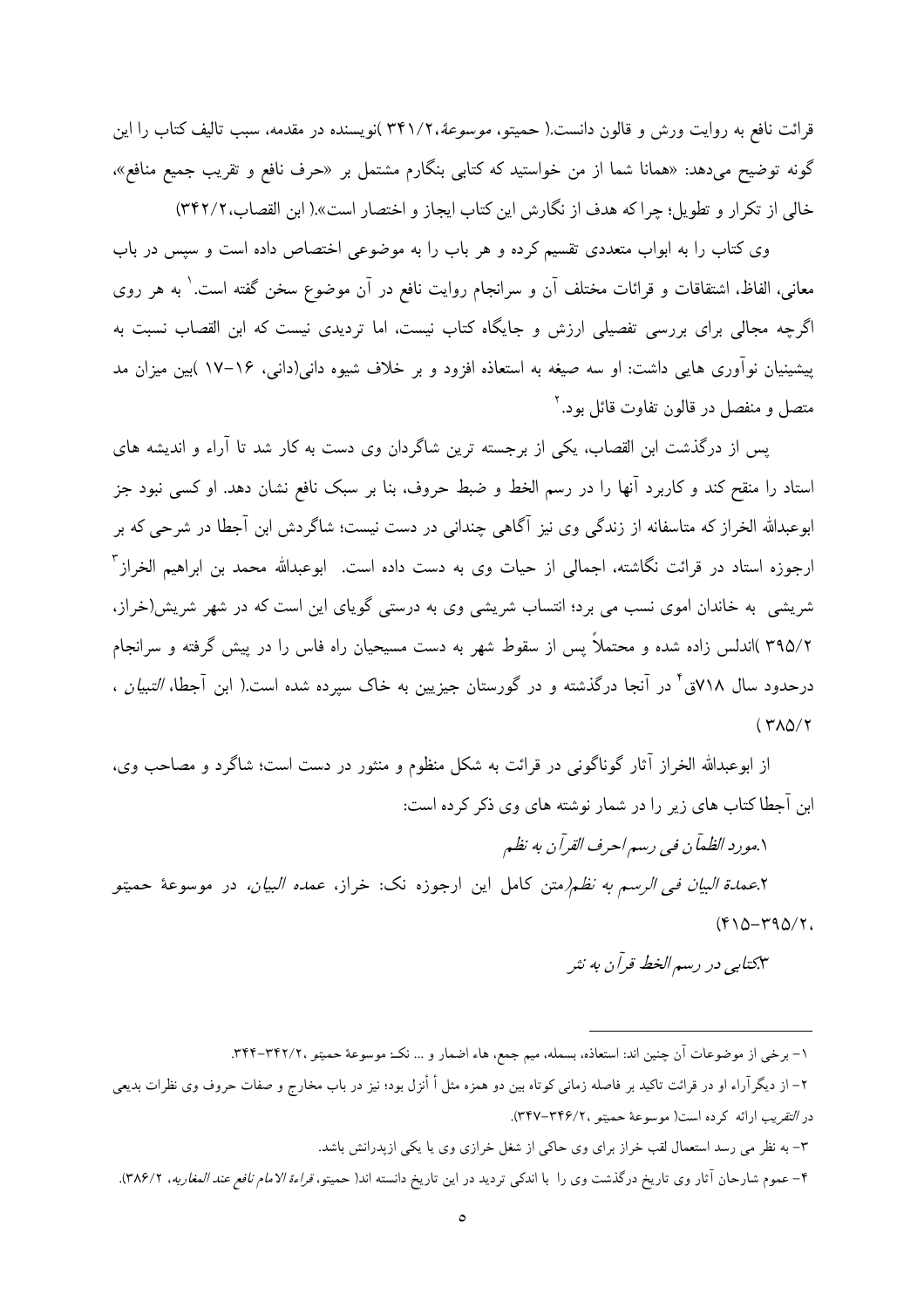۴. شروح متعددی که بر کتب مهم قرائت نوشت چون: *شرح علی الحصریه، شرح علی البریه، شرح العقلیه* و....( حميتو،قراءة الامام نافع عند المغاربه، ٣٩٠/٢)

نگارش آثاری با موضوعات مشابه به نظم و نثر موجب بروز تحلیل های مختلفی در باب ماهیت این نوشته ها و روابط بین آنها شده است؛( همو، ۲۹۱/۲–۳۹۳) با این همه به نظر می رسد مولف یا کاتبان بعدی کوشیده اند تا متنی جامع موضوعات «رسم و ضبط» را یک جا فراهم آورند. از این رو *عمده البیان* مشتمل بر ۳۶۰ بیت است که ۱۵۴ بیت در باب ضبط به آن افزوده و مجموعاً ۵۱۴ بیت شده که با شمار اشعار پایانی ذکر شده در کتاب نیز منطبق است.`

اهمیت این الخراز تنها منحصر به دوره حیاتش نبود، بلکه به سبب اقبال گستر دهای بود که در ادوار بعد از آثار او خاصه *مورد الظمآن* شد؛ به دوره ابوالحسن وابوعنان مرینی قاریان متعددی نوشته های وی را شرح کردند که سرآمد آنها شاگرد و یکی از نخستین راویان *المورد*، ابومحمد عبدالله بن عمر ابن آجطا بود. اگرچه گاه در روایت وی از این کتاب با سایر نسخ بازمانده از مولف اختلافاتی دیده می شود، اما توصیف وی مبنی بر این که «وی از روی نسخه مکتوب استادش نگاشته و کتاب را بر او خوانده و سرانجام اجازه سماع یافته». حکایت از اعتبار مکتوب وی دارد؛( ابن آجطا، مقدمه *التبیان*، در موسوعة حمیتو،۴۳۲/۲ ) به هر روی*، مورد الظمآن* یکی از مهمترین نوشته هایی بود که از سوی نویسندگان مورد توجه قرار گرفت و روایت و شروح مختلفی بر آن نگاشته شد.(شرح های مختلف آن را نک: حمیتو، ۴۴۳/۲–۵۲۰ )از این کتاب نسخه های دیگری نیز در دست است که از آن جمله می توان به روايت ابوزيد عبدالرحمن بن محمد بن سعيد و ابوسعد محمد بن عبدالمهيمن بن محمد بن عبدالمهيمن حضرمی اشاره کرد(همو، ۴۴۳/۲) به علاوه شروح متعددی نیز بر این کتاب نوشته شد که مشهورترین آن شرح ابو محمد عبدالله بن عمر بن آجطا صنهاجي بود به نام *التبيان في شرح مورد الظمآن* كه نويسنده در مقدمه آن چنين توضیح داده است:«نظر به اهمیت کتابت و جایگاه آن به عنوان ارجمندترین حرفه بشری و نقش آن در جلوگیری از نسیان و فراموشی و نیز عنایت پیشینیان به آموزش خط و نگارش علوم و تحولاتی که قرآن در دوره صحابه و تابعین از سرگذراند، می بایست قواعدی جهت نوشتن صحیح این آثار وضع شود؛ وی در ادامه تاکید کرده که یکی از بهترین نوشته های منظوم و منثور که هم نهایت اتقان و استواری دارد و هم جامع آراء گذشتگان، *مورد الظمآن* اثر ابوعبدالله خراز است. از این رو با توجه به رواج گسترده آن در بین مردم اعم از پیر و جوان و حفظ آن تصمیم گرفتم تا آن را شرح و مشکلاتش را تبیین کنم».( ابن آجطا، مقدمه *التبیان*، در موسوعة حمیتو،۲۲۵/۲-۴۳۶)

١-نک، خراز، *عمده البيان*، در موسوعة حمي*تو ، ٢١*٣/٢.

جاءت لخمسمائة مقتفرة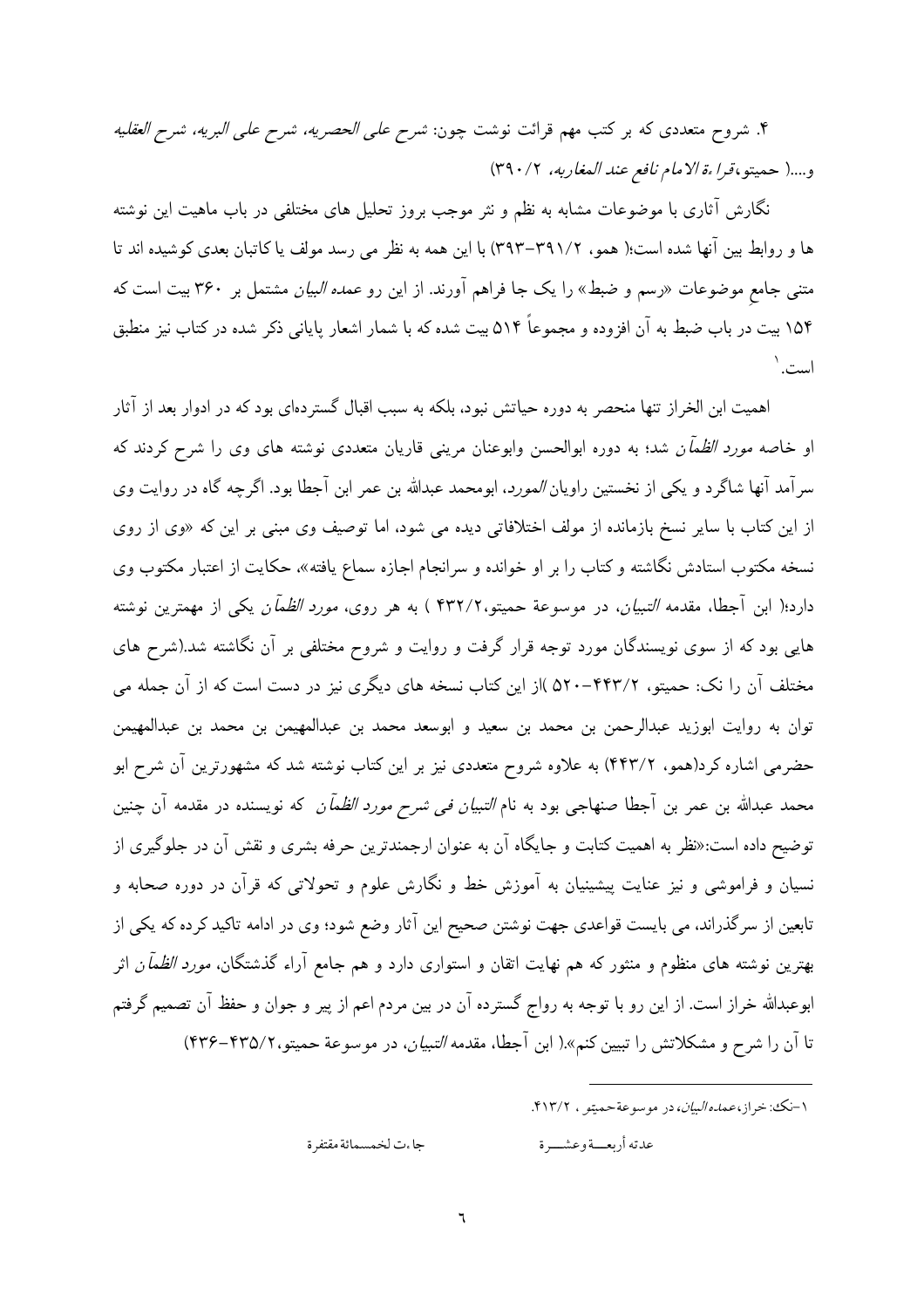تاریخ آغاز کتابت *التبیان* به تصریح مولف به دوره حیات ابوعبدالله الخراز باز می گردد. اما انگیزه اتمام آن به سال ۷۴۴ق یعنی زمانی است که شماری از طلاب مصرانه و مشتاقانه از وی می خواهند تا او به آنان اجازه قرائت  $($  ۳۳۶/۲، همو $)$ ۶۳۶)

یکی دیگر از شروح *المورد* که تالیف آن بر *التبیان* ابن آجطا مقدم بود، شرح ابوعبدالله محمد بن ابی مدین شعیب بن عبدالواحد یصلتی معروف به مجاصی است که البته اهمیت آن تحت تاثیر شرح *التبیان* قرار گرفت و به این دلیل چندان رواجی گسترده نیافت. مجاصی اگر چه دوره خراز را درک کرد، اما محتملاً به دلیل اقامت در تازی(برای آگاهی بیشتر از این شهر نک: ناجی، مسعود، «تازی»، *دائرة المعارف بزرگ اسلامی، ۱۴٪*؟ )موفق به دیدار وی نشد. او دو شرح یکی با موضوع رسم الخط و دیگری ضبط واژگانی بر *المورد* نگاشت که هر دو را به سال ۷۴۲ ق به پایان بر د.(حمیتو، ۴۳۹/۲)

رشد و شکوفایے

مکتب قرائت مغرب در سده هشتم هجری پس از طی مراحل آغازین به سرعت رو به کمال نهاد و دو تن از نامبردارترین علمای قرائت را که نه تنها در مغرب بلکه علی الاطلاق در سرتاسر جهان اسلام مشهور شدند. در دامن خود پرورد. به نظر می رسد یکی از عوامل مهم این شکوفایی مهاجرت علمای مختلف اندلس به فاس و تلاش برای انتقال میراث اسلامی به آیندگان بود؛ در این دوره به علت حملات پردامنه مسیحیان به قلمرو مسلمانان رفته رفته اندلس مرکزیت فرهنگی خود را از دست داد و فاس رونق بیش از پیش یافت؛ در چنین محیطی ابوالحسن قرطبی نقش حلقه اتصال بین این دو فرهنگ را ایفا کر د.

## – ابوالحسن قرطبي

ابوالحسن علی بن سلیمان بن احمد بن سلیمان انصاری قرطبی فاسی مشهور به «قاری فاس» از اندلس به فاس آمد و نزد مشایخ آنجا علوم دینی را فرا گرفت وپس از ازدواج با دختر ابوالحسن الصُغَیّر فقیه شهیر و از استادان خود در آنجا ماندگار شد(کتان<sub>ی</sub>، *سلوة الانفاس،۱*۸۲/۳)و نزدیک به هشتاد سال عمر کرد و از این رو به شیخ الجماعة ملقب گشت.( حمیتو،١٢/٣ )اطلاق لقب شیخ الجماعة بر او نشان از خدمات علمی ارزشمند و جایگاه بلند او دارد؛ چه اغلب این لقب بر کسانی اطلاق می شد که دو نسل پسران و پدران از او روایت می کردند.( همو،  $(YYY/Y)$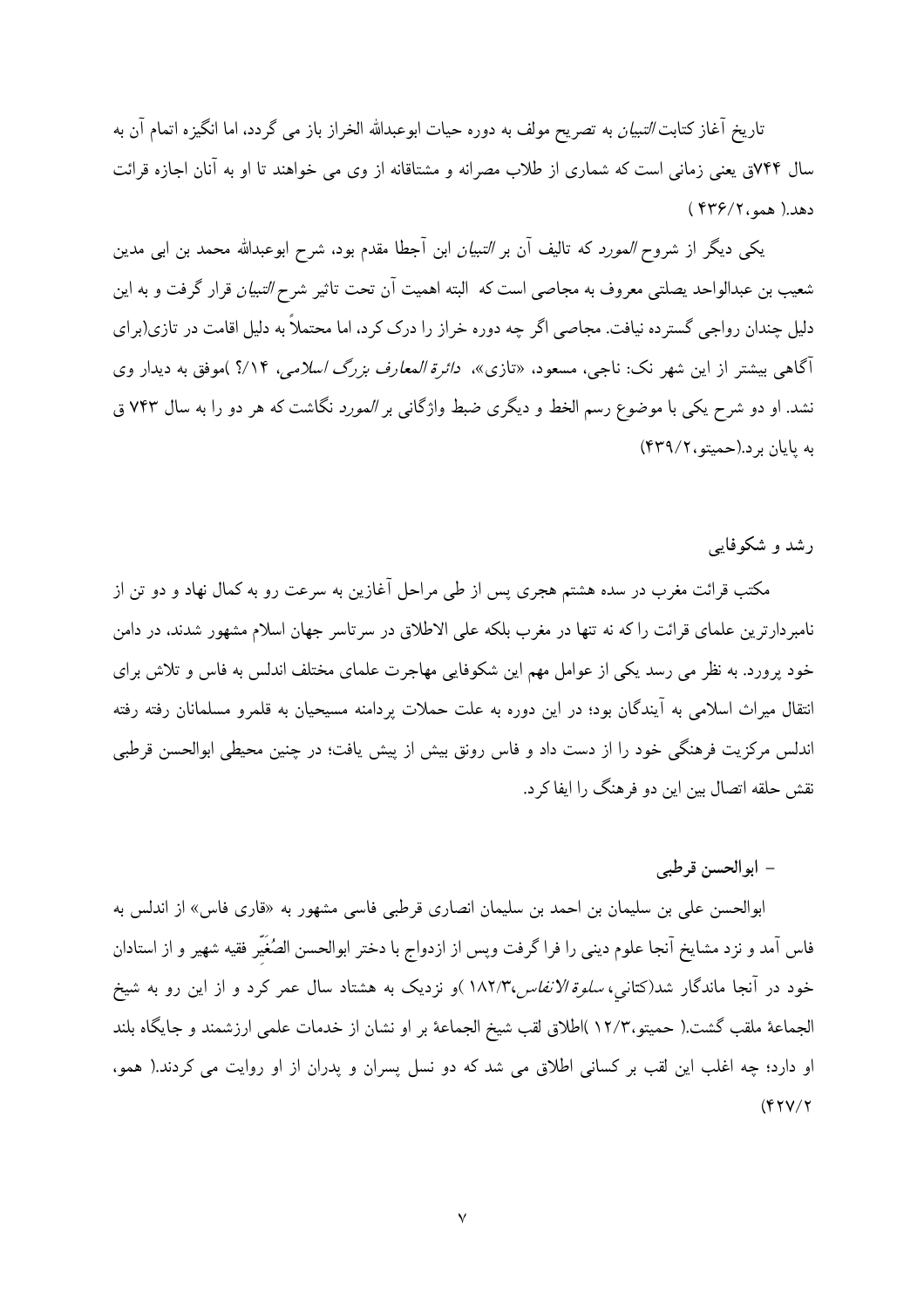مشهورترین علمای قرائت اندلس چون ابوجعفر احمد بن ابراهیم بن زبیر ثقفی(برای شرح احوال وی نک: ابن خطيب، الاح*اطة.*١٨٨/١) استاد قرائت در غرناطه، حسين بن عبدالعزيز بن محمد بن ابي الأحوص جياني(حميتو، *قراءة الأمام نافع عند المغاربه* ١۶/٣، -١٧ )مشهور به ابن الناظر، قاضي المريه و مالقه، ابوالحجاج ابراهيم بن يوسف مالقي(همو،١٨/٣) مشهور به مريلي، ابوالحكم مالك بن المرحل مالقي(همو، ١٩/٣)و علماي مغربي چون ابوالفضل راشد بن ابی راشد فاسی و ابوجعفر احمد بن عمر جذامی مشهور به مضرس و شمار دیگری از مشاهیر این دوره را جزو مشایخ وی ذکر کرده اند.( همو، ۱۹/۳-۲۱)

ابوالحسن در تکامل مکتب قرائت مغرب نقشی انکار ناپذیر داشت؛ او روایت متعدد قراءة نافع را بر اساس مشهورترین روایات موجود که ورش و قالون بود، گردآوری و مدون کرد. در باب قراءهٔ نافع دو طریق مشهور وجود داشت: نخست روايتي بود كه از طريق ابوعمرو داني و آثارش چون *التعريف في اختلاف اصحاب نافع، التيسير، التمهيد، التلخيص و جامع البيان* نقل مي شد و ديگري روايتي بود كه به ابن العرجاء قيرواني به نقل از ابن نفيس استاد مدرسه ورش در مصر ختم می شد که هر دو از سوی ابوالحسن مورد توجه قرار گرفت.( همو، ۲۳/۳) به علاوه او تنها به روایت نافع بسنده نکرد، بلکه تلاش خود را در حوزه سایر قرائات هفتگانه نیز متمرکز ساخت و قرائت های مختلف را با هم تجميع كرد.( همو، ٢٣/٣)

ابوالحسن آثار علمی بسیاری را در زمینه های مختلف علوم قرائت تالیف کرد؛ ویژگی اغلب نوشته های او جامعیت است؛ او میکوشید کلیه آراء مشهور گذشتگان در موضوعی خاص را گردآوری و تهذیب کند. با این همه چون انبوه این نوشته ها نمی توانست نیاز طیف گسترده طلاب را برآورده سازد، خود دست به کار تلخیص آثارش شد و از این روست که از اغلب نوشته هایش یک تلخیص نیز وجود دارد؛ مهمترین آنها به شرح زیرند:

۱*.کتاب التجرید یا التجرید الکبیر* که از نظر حجم می توان بزرگترین اثر نویسنده دانست؛ قرطبی در این اثر کوشید تا اختلافات قرائات سه گانه ابوعمر دانی ، ابومحمد مکی و ابوعبدالله شریح را برطرف سازد و محتملاً بدین سبب است كه برخي نويسندگان، كتاب را *الخلاف الكبير* نام داده اند.( حميتو، *موسوعة*، ٢٨/٣؛ ولد اباه،۴۴۱-۴۴۴) نویسنده خود این کتاب را بعدها با نام *مختصر التجرید* تلخیص کرد.( حمیتو، همان، ۳۰/۳)

۲*کتاب المنافع* که به نظر می رسد به موضوع قرائت نافع اختصاص داشته است و از این رو در فهرسه ابن غازی با نام *کتاب المنافع فی قراءة نافع* از آن یاد شده است؛ بعید به نظر نمی رسد که این کتاب همان *کتاب تهذیب* المنافع في قراءة نافع باشد كه علماي قرائت در شرح حال نگاران در ادوار بعد بدو منسوب كرده اند.( همو، ۴٠/٣)

۳. *ترتیب الاداء و بیان الجمع بین الروایات فی الإقراء* که از مشهورترین آثار نویسنده است و چنان که از نام آن برمیآید، قرطبی در این کتاب شیوه جمع بین قرائات مختلف را به مخاطبان خود می آموزد؛ او در مقدمه کتاب متذکر می شود که چون موارد بسیاری را دیده که قاریان زمان وی و حتی گذشتگان به قرائتی روی می آورند که هم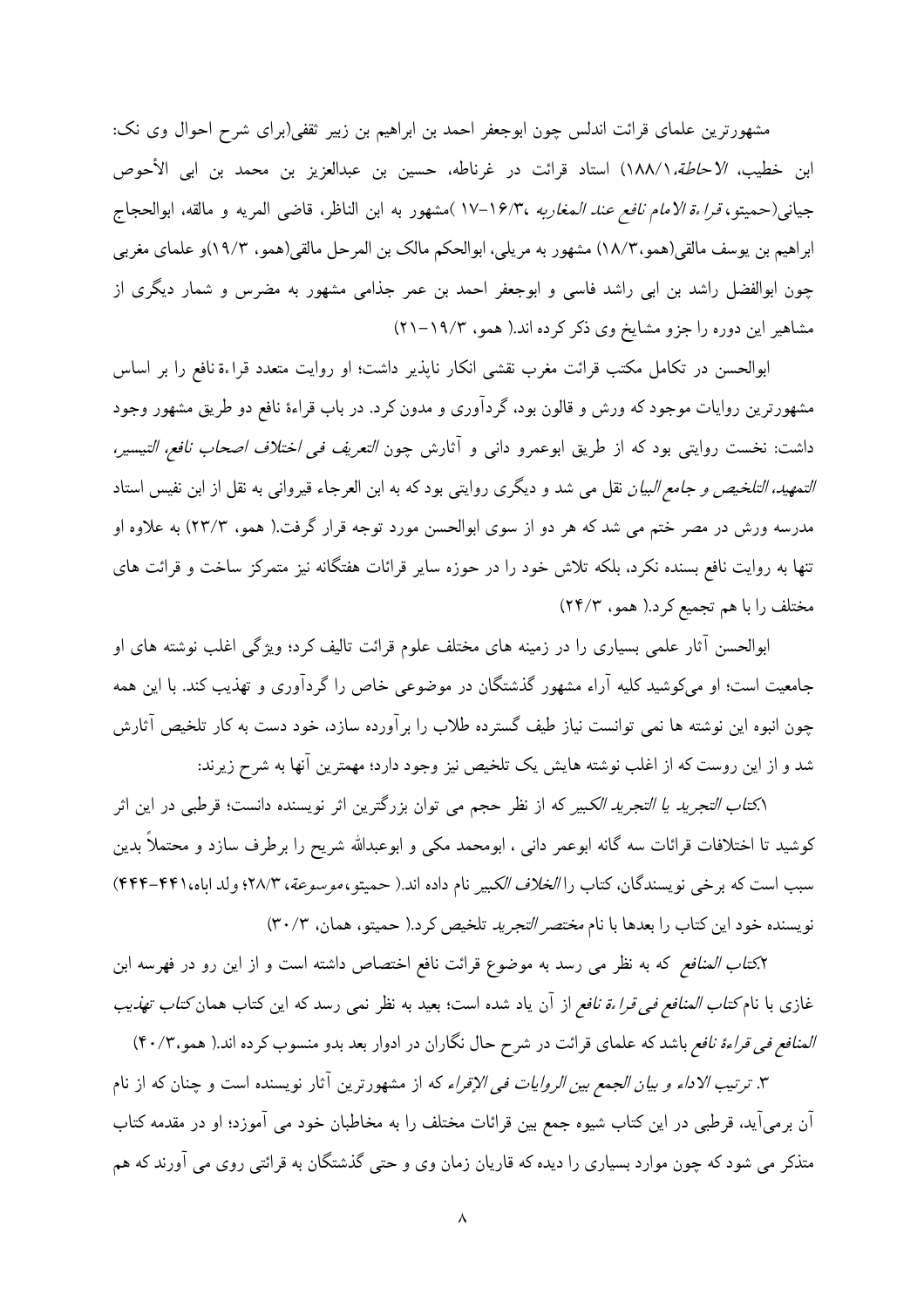سلف صالح آن را نھی کردہ اند و ہم علمای خلف. آنان به گونه ای حروف قرآن را تقطیع می کنند که مخل نظم و معنی اعجازگونه آن است و به دلیل تکرار یک کلمه از قرآن که ناشی از اختلاف قرائت است، روایات را بایکدیگر می آمیزند، بی آن که بین آنها فاصله یا مکثی کوتاه بیاندازند و یا پیوند قبل و بعد آن را دریابند. به عنوان نمونه آیه « و هو علمی کل شيء قدير » را هــ موجود در هُوَ را يک بار با حرکت و سپس با سکون مي خوانند و شيء را يک بار با مَدّ ورش و بار دیگر با قصر قالون و سرانجام با سکت حمزه قرائت میکنند و همه این ها بدون توقف و پیایی می-خوانند و بين آنها هيچ فاصله اى نمى اندازند.( قرطبى، مقدمه *ترتيب الادا . و بيان الجمع فى الاقرا ،،د*ر موسوعة  $(\Upsilon \Upsilon - \Upsilon \Upsilon) \Upsilon$ , حمته

۴کتا*ب التعریف.* آخرین اثر ارزشمند ابوالحسن قرطبی بود که کثرت نسخه های متعدد باقی مانده از آن در کتابخانه های عمومی و خصوصی نشان از رواج و اقبال گسترده مغربیان به کتاب دارد؛ ظاهراً ابوالحسن اسم خاصی را براي كتاب برنگزيد و از اين رو با اسامي گوناگوني جون *نظم التعريف، مختصر التعريف و التعريف الصغي*ر نيز گاه شناخته می شود.( ولد آباه، ۴۴۴–۴۴۵) کتاب ارجوزه ای است در ۱۴۹ بیت که نویسنده موضوعات اختلافی بین ورش و قالون را به نظم در آورده و به نظر می رسد که در این کار بر *کتاب التعریف فی اختلاف اصحاب نافع* ابوعمرو دانی متکی است.`

– ابوالحسن ابن بري سخن از پیشگامان قرائت در مغرب در نیمه اول سده هشتم هجری بدون ذکری از ابوالحسن ابن بری و آثار وی ناتمام خواهد بود؛ ابوالحسن ابن بری رباطی تازی تسولی در نیمه دوم سده هفتم در رباط تازی زاده شد(ولد اباه، ۴۵۷) و به سال ۷۲۴ق یا مدتبی پیش از آن به دعوت ابوالحسن مرینی که ولیعهد پدر بود، به فاس آمد تا هم در امور حکومتی و دیوانسالاری چون کتابت مرینیان را یاری کند و هم در فاس

١- قرطبي ،كت*اب التعريف*، در موسوعة، ٣٤/٣-٥٢، كتاب با اين ابيات شروع مي شود:

| الواحد المهيمسن الخسلاق        |  | الحمسد لله القسديم البساقي               |  |
|--------------------------------|--|------------------------------------------|--|
| وكسل قــــول دونــه فــأبتر    |  | نحمــده الحمد الذي لا يفتر               |  |
| على النبــى الحسن الأخلاق      |  | ثم الصلاة عــدد الأوراق                  |  |
| وآلــه وصحبـه مــن بعـــده     |  | محمــــــــــد نبــــيه وعبـــــــده     |  |
| في نقـــل مــــا أبثه إذ مقصدي |  | وبعد ف <b>"<i>التعريف</i>"</b> من معتمدي |  |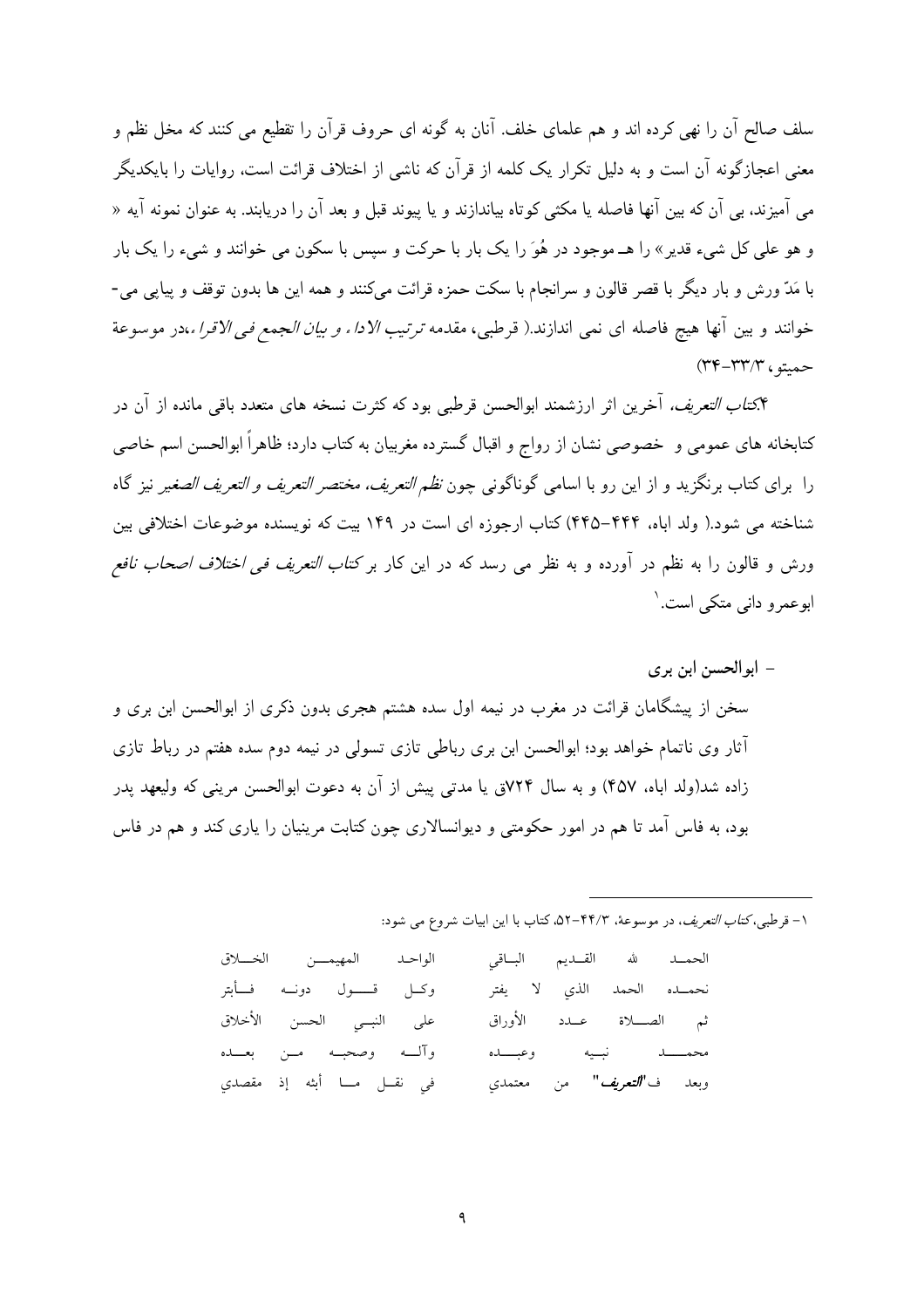بساط تعلیم بگستراند.' در همین زمان بود که ابوالحسن مرینی قرائت را نزد وی آموخت و از این رو وی را در شمار یکی از شاگردان برجسته ابن بری جای داده اند.( حمیتو، ۱۶۰/۳) ابن بری در حوزه های متعدد علوم ادبی و دینی چون فقه، ادب، عروض و زبان عربی به نگارش آثاری دست زد ٔ؛ اما شهرت اصلی او مرهون نوشته ها و شروح ارزشمندش در زمینه قرائت و از همه مشهورتر *القانون فی روایة ورش و قالون و أرجوزه الدرر اللوامع في أصل مقرأ الإمام نافع* است كه از اولى متاسفانه نسخه اى در دست نیست، ولی از ارجوزهٔ ۲۷۳ یا ۲۷۶ بیتی او نسخ بسیاری موجود است. کتاب مشتمل بر یک مقدمه و ۱۴ باب و در پایان ذیلی است که نویسنده با عنوان رجز فی مخارج الحروف و صفاتها بدان افزوده است.<sup>۳</sup> ارجوزه ابن بری به دلیل تمرکز بر قراءهٔ نافع و آن هم دو راوی مشهور آن یعنی ورش و قالون و اتکایش بر روایت ازرق از ورش و ابونشیط مروزی از قالون و نیز سهولت و تخصص نویسنده آن از سویی دیگر به سرعت قبول عام یافت.( ولد اباه، ۴۶۰ )

دوره بلوغ

مکتب قرائت مغرب در سایه ابوالحسن قرطبی و ابن بری به اوج شهرت رسید و بنیادهای آن استوار گشت و در حالی که انتظار میرفت شکوفایی و رشد آن تداوم یابد، در اثر دو واقعه تأسف بار یعنی طاعون سراسری مغرب و غرق شدن كشتى ابوالحسن در تونس شمار بسيارى از علما و دانشمندان مغرب كشته شدند(ابن خلدون، العبر، ۵۲۵/۷) و از این رو نهضت فرهنگی مغرب به جای رشد کمابیش راه بلوغ و سرانجام انحطاط درپیش گرفت. مهمترین چهره های علمی در حوزه قرائت در این دوره ابوالعباس زواوی، ابوعبدالله الصفار و ابوعبدالله قیسی بودند مي توان آنها را شاگر دان و ثمره تلاش ها و اقدامات مشايخي چون قرطبي و اين بري دانست.

– ابوالعباس زواوي

ابوالعباس احمد بن محمد بن علي زواوي، پيشواي قاريان مغربي(ابن خلدون*، التعريف، ۵۱۳/۷*) و از ملازمین ابوالحسن مرینی که از یک سو نزد ابوالحسن قرطبی قرائت آموخت و از سوی دیگر با وی در بهره گیری از برخی مشایخ چون مالک بن مرحل مشترک بود. به علاوه او ادبیات و نحو عربی را در فاس آموخت و در قرائت

٣– ابن برى، مقدمه *الدرر اللوامع في أصل مقرأ الإمام نافع،* در موسوعهٔ حميتو، ١٣٣/٣–١۴٠.

۱– در باب دستیابی وی به منصب کتابت گویند که چون یکی از شاگردان وی به نام ابومهدی عیسی بن عبدالله ترجالی به منصب قضا دست یافت، شایسته ندید استادش را در مقام عدول و شهود احضار کند؛ از این رو موجبات منصب کتابت وی را پدید آورد( حمیتو،۱۲۲/۳–۱۲۳). ٢– از جمله اين آثار مي توان به متفرقات در ادب؛كتا*ب الكافي في علم القوافي؛ شرح كتاب العروض ابن السقاط؛ شرح التهذيب في اختصار* العدونة في الفقه العالكي اشاره كر د(حميتو، ١٢٧/٣-١٣١).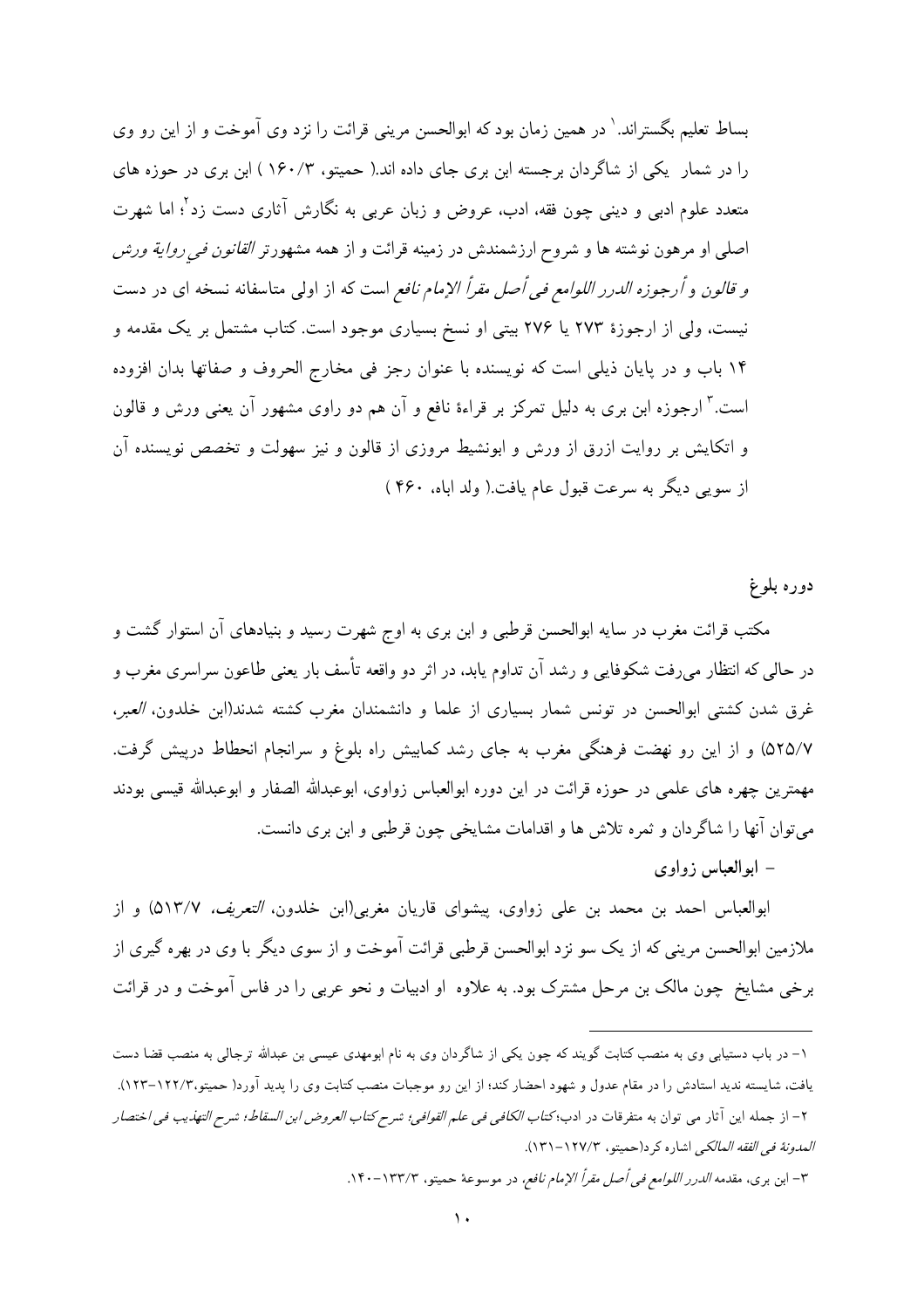از ابوعبدالله محمد بن رشید، جهانگرد معروف که در فن قرائت نیز بر دیگران برتری داشت، استفاده ها برد.( همو، ۵۲۵/۷) وي از نزديكان سلطان ابوالحسن مريني بود كه در سفر و حضر وي را همراهي ميكرد؛ از آن جمله در سفر به تونس با او بود و حتی در حضور سلطان نماز تراویح را برگزار میکرد و گاه یک حزب از قرآن را در حضور او قرائت میکرد؛ وی تنها عالم به علوم قرائت نبود، بلکه خود چنان صدایی دلنشین داشت که به نوشته ابن خلدون گویی از مزامیر آل داود بود(همو، ۵۲۶/۷ ) و چنان آوازه صدای نیکویش در مغرب پیچیده بود که حتی در شهر تازي برخي افراد به جهت تفاخر صداي خود را به وي تشبيه مي كردند.( ابن احمر، *نثير الجمان في شعر من نظمني و ایاه الزمان ،*۴۳۳) ابن مزروق که بارها از منزلت رفیعش در درگاه سلطان سخن گفته، با عباراتی دیگر خوش الحاني وي را ستوده و تاكيد كرده كه كسي در روزگارش خوش صداتر از او نديده و با نهايت دقت مخارج حروف را ادا میکرد و این گذشته از اتقان او در ضبط و روایات و اسناد بود.( ابن مرزوق، ۲۶۹) ابوالعباس زواوی سرانجام در حدود سال ۷۴۹ق در گذشت.( این قاضی، *در ة الحجال*، ۹۴/۱)

متاسفانه از آثار منظوم و منثور او در قرائت(همانجا) چیزی بر جا نمانده است و در نوشته های بعدی تنها اشارات بسیار معدودی می توان از آثار او یافت؛(حمیتو، ۶۶/۳)با این همه روایت او که از طریق استادش ابوالحسن قرطبی و ابوجعفر بن زبیر نقل می شود، مشهورترین شیوه قرائت نافع در مغرب است. به علاوه وی شاگردانی را در زمینه قرائت در مغرب پرورد که اغلب خود از مشاهیر قرائت مغربند: ابوعبدالله الفخار، عبدالرحمن بن خلدون، ابوالحسن سلطان مريني، ابوالعباس بلنسي معروف به ابن الحاجه، ابوعبدلله انصاري جياني مالقي معروف به شديد و ابوعبدالله بن أجروم صنهاجي از أن جمله اند.( همانجا،٣/٣-٧٠)

– محمد بن ابراهیم صفار

محمد بن محمد بن ابراهیم بن محمد بن ابوبکر تینملی مشهور به صفار از معدود علمای برجسته عهد ابوالحسن و ابوعنان بود که از رهگذر حوادث تلخ مغرب جان سالم به در برده بود و در این زمان زعامت و امامت طلاب علوم دینی را بر عهده داشت؛( نک: ولد اباه، ۵۱۳–۵۲۴) از تحولات زندگی وی در منابع رجالی و شرح حالي چندان سخني به ميان نيامده؛ اما بر اساس اطلاعات اندک موجود خاصه در مشيخه ها توان چنين ترسيم کرد که در روستای تینمل از توابع بلاد مصامده زاده شده و در همانجا طبق رسم معمول تعلیم قرآن یافته است؛ سیس برای تکمیل معلومات علوم دینی و ادبی راهی مراکش شده و پس از چندی اقامت در آن شهر در جستجوی معارف دینی مسافرت علمی یا رحله اش را آغاز و به فاس، مرکز ثقل فرهنگی مغرب آن روز رسید و نزد مشایخ آنجا چون ابوالحسن قرطبی تعلیم قرائات یافت. سفر های علمی وی گویی پایانی ندارد؛ چه، پس از مدتی اقامت در فاس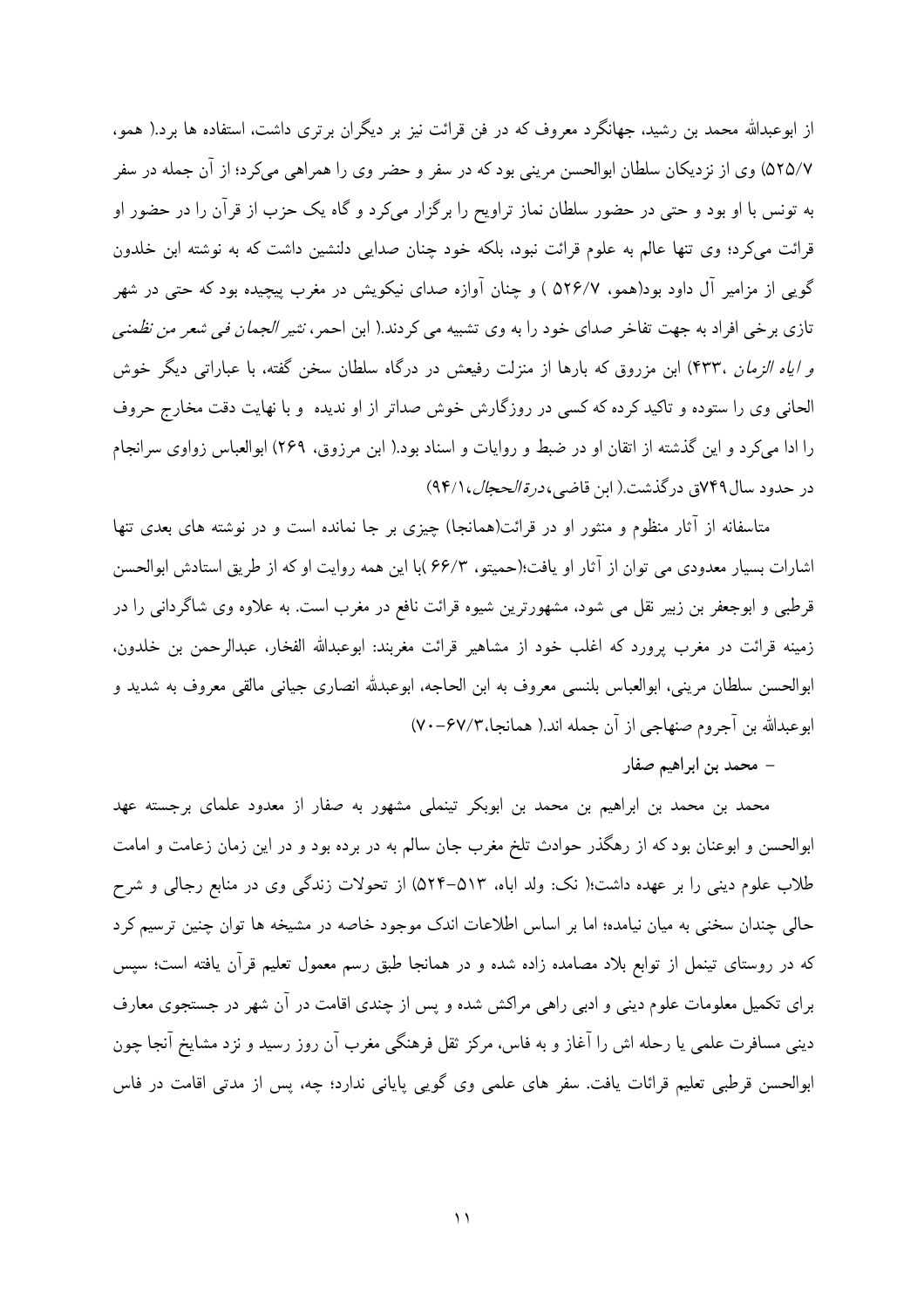مجدداً به مراکش بازگشته و سیس برای سماع از ابوعبدالله محمد بن جابر وادی آشی `راه تونس در پیش گرفت. در کنار این مسافرت ها دست کم از دو سفر وی به شرق اسلامی در سالهای ۷۲۰ و ۷۳۴ق نیز یاد شده که سرانجام در راه بازگشت پس از سفر به الجزایر و مغرب اقصی روانه اندلس می شود.( حمیتو، ۳۰۴/۳-۳۰۶) با این همه ستاره اقبال او به دوران ابوعنان درخشیدن گرفت و به دعوت او بار دیگر به بالاترین مقام علمی رسمی قرائت آن روزگار یعنی امام القراء مرینی دست یافت(ابن خلدون*، التعریف،* ۵۳۴/۷) و سرانجام در ۷۶۱ق در گذشت.( تنبکتی ، ۴۲۷–۴۲۸) ابوعبدالله الصفار از مشايخ و استادان بنام بسياري بهره گرفت؛ ابوعبدالله محمد بن عمر رشيد فهري،( ابن خلدون، همانجا) جهانگرد و محدث مشهور و نویسنده *ملء العیبه،(* نک: کراچکوفسکی، ۲۹۸) ابوالحسن قرطبی، ابوعلى ابن ابي احوص جياني، مولف الترشيد في التجويد، ابوعمر عبدالرحمن بن حوط الله انصارى حارثي، ابوجعفر احمد بن ابراهیم عاصمی جیانی را در شمار مشهورترین مشایخ وی ذکر کرده اند. (حمیتو، ۳۰۷/۳–۳۱۱) نتیجه بهره گیری از این مشایخ در آثار بسیاری که در زمینه های مختلف قرائت و تجوید تالیف کرد، دیده می شود؛ با این همه عمده شرح حال نگاران وی از ذکر اسامی وی به تفکیک خودداری و به اشاره کلی به نوشته های وی در علوم قرائت بسنده كرده اند. مشهورترين اين آثار به شرح ذيل اند:

۱. *الزهر اليانع في مقرأ الإمام نافع*': چنان كه از نام كتاب مستفاد است نويسنده فقط به قرائت نافع يرداخته است؛ او به شیوه معمول مغربیان قرائت نافع را بر اساس هر دو روایت ورش و قالون بررسی میکند. روایت صفار از قرائت نافع بعدها از سوی شاگردش ابوعبدالله قیسی و ابوالقاسم سراج به ابوعبدالله غازی و نسل های آتی رسید.( حميتو،٢١٧/٣)

٢. ا*سفار الفجر الطالع في اختصار الزهر اليانع في قراءة نافع*: كه در حقيقت مختصر كتاب نخست است كه به دست نویسنده صورت گرفته و از بازتاب گسترده آن در مشیخه های بعدی توان دانست که بیشتر از اصل کتاب یعنی الزهر اليانع در بين مغربيان كاربرد داشته است.

٣. *القانون الكلي في مقرأ السنبي "*: اين كتاب نيز به قرائت نافع اختصاص دارد؛ اما برخلاف معمول تنها به دو روايت ورش و قالون بسنده نكرده و چهار روايت ديگر قرائت نافع را از طرق ده گانه آن ذكر كرده است؛ به علاوه به نظر می رسد عنوان کتاب ملهم از *کتاب القانون فی روایه ورش و قالون* ابوالحسن ابن بری باشد.( حمیتو، ۲۲۰/۳)

- ۲– از این کتاب تنها یک نسخه منحصر به فرد در کتابخانه قرویین فاس به شماره ۱۰۳۹ موجود است.(حمیتو، ۳۱۸/۳).
	- ٣– اصطلاح مقرأ السنبي اشاره به اين گفتار امام مالک دارد که : قراءة نافع سنة.

۱– برای بررسی احوال. آثار و مشایخ وادی آشی، نکـ: فرهمند. یونس، «برنامج نویسی و کتاب البرنامج وادی آشی». علوم حدیث. ش ۴۵– ۴۶، صص ۲۵۶–۲۶۲ ، قم، سال ۱۳۸۶.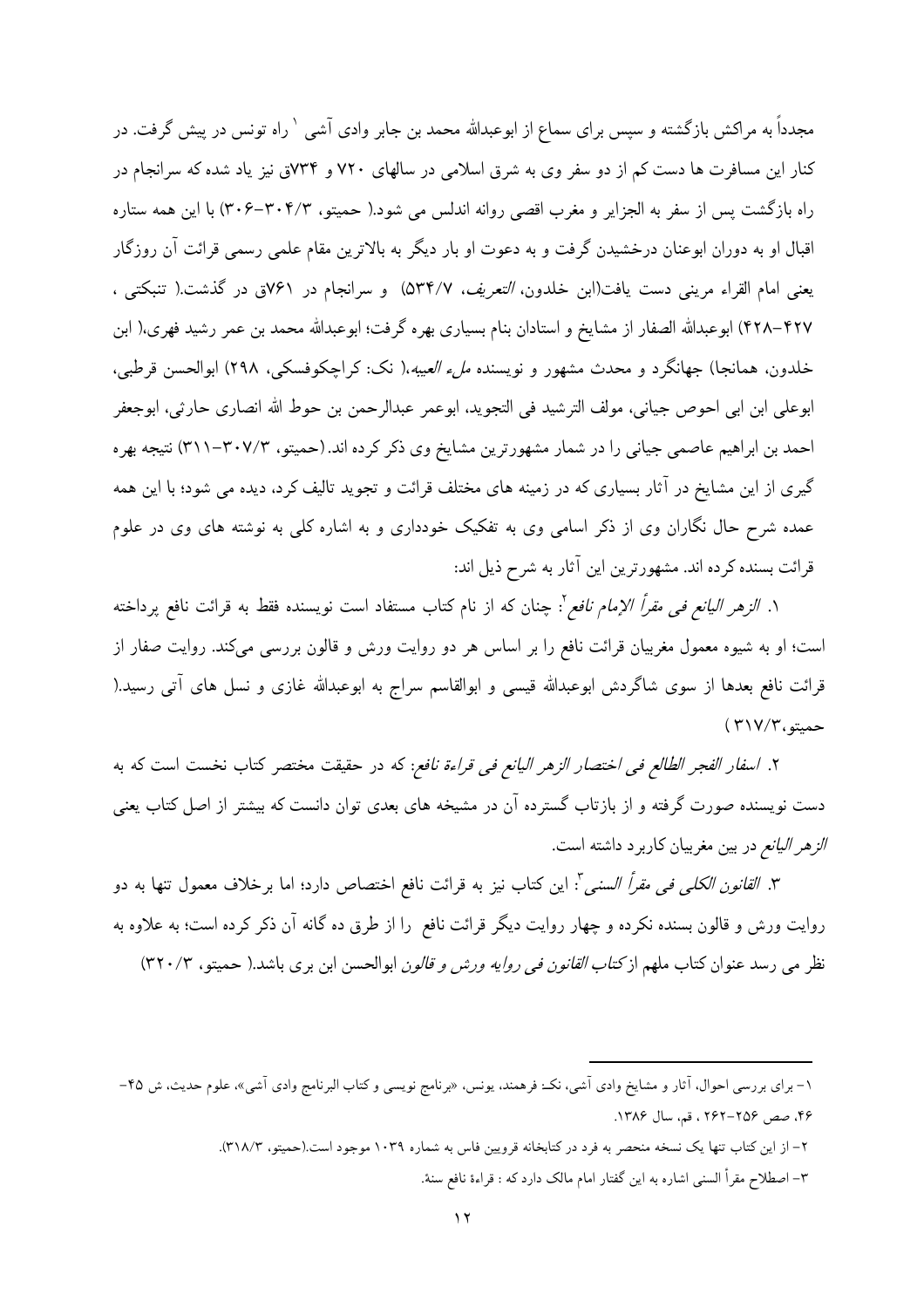۴. تح*فة الأليف في نظم ما تضمنه التعريف* : مولف در اين اثر كوشيده تاكتا*ب التعريف في اختلاف اصحاب نافع* ابوعمرو دانی را بر وزن قصیده شاطبیه و در۱۹۶ بیت به نظم درآورد.( ابن صفار، *تحفة الالیف،* در موسوعة حمیتو ،۳۵۴/۳) مهمترین دستاورد صفار در این اثر ذکر روایات چهار گانه قرائت نافع` و طرق ده گانه آن است که در تاریخ قرائت مغرب اصطلاحاً العشر الصغیر گفته می شد.( حمیتو،۳/ ۳۵۳) نویسنده برای جلوگیری از تکرار برای هر یک از این قرائات ده گانه اختصاراتی در نظر گرفت تا مبین طرق روایت آن باشد؛<sup>۲</sup> این کتاب از یک سو به دلیل جامعیت در بیان مسائل مورد اختلاف و اتفاق طرق گوناگون روایت های نافع و موجز بودن بیان احکام آن ها در قیاس با نوشته های مشابه از سوی دیگر در نظام آموزشی مغرب نقشی درخور ایفا کرد و در بین طلاب قرائت مقبول واقع شد و به سرعت رواج یافت.( همو،۳۶۶/۲) صفار کتابهای دیگری نیز در موضوع قرائت و بیان اختلاف دیدگاهها جون تخريج الخلاف بين ابي نشيط و الحلواني، جواب الخل الاود في كيفية اداء المد، كتاب الجمان النضيد في معرفة /لاتقا*ن و التجوید و نیز ذکر مخارج الحروف و صفاتها* تالیف کرد که به دلیل جلوگیری از تطویل تنها به ذکر اسامی آنها بسنده مي کنيم.( نک: ابن غازي، ۱۰۰؛حميتو،۲۲۶/۳)

– ابو عبدالله القيسى

شیوه ای که در مکتب قرائت مغرب از سوی صفار آغاز شد، از سوی یکی از شاگر دان نامبر دار او بر بنیادهای مستحکمی استوارگشت و فرایند تکاملی این مکتب را یک گام به پیش برد. این فرد کسی نبود جز ابوعبدالله محمد بن سلیمان بن موسی قیسی<sup>۳</sup>که حتبی نابینایی اش نتوانست مانع پیشرفت روزافزون علمی وی گردد. از زندگی وی همین میدانیم که حدوداً در اواخر حکومت ابوسعید مرینی، پدر ابوالحسن در فاس متولد شده و به سرعت در قرائت به مقامی شایسته دست یافته است؛ چه مشهور است که ابوعنان که به تقریب همسن وی بود، نزد وی تعلیم یافته و حتى روزانه وى را يكصد دينار ياداش مىداده است(ابن قاضى، *لقط الفرائد من لفاظة حقق الفوائد*،٧٢٥/٢ ) و سرانجام در ۸۱۰ ق درگذشته است و از این رو وی را یکی از معمرین دانسته اند ولقب شیخ الجماعة داده اند.( حمیتو، ۴۳۰/۳) او از مشهورترین مشایخ عهد خود در فاس چون ابوالعباس زواوی، ابوعبدالله بن عمر، ابن حداده مرسی، قاضی فشتالی اجازه روایت گرفت؛ با این همه تردیدی نیست که مهم ترین استاد او ابوعبدالله الصفار بوده که اجازه روایت کلیه نوشته ها و مکتوباتش به وی داده است؛ از این رو اگر حه بدواً به نظر می رسد که وی سخت تحت

۱– مراد نویسنده از روایات چهارگانه در اینجا روایت ورش، قالون و اسماعیل بن جعفر انصاری و اسحاق المسیبی است.(حمیتو، ۲۲۲۲). ۲– عنوان نمونه در کلمه «جیتص»: ج یعنی ورش؛ ی یعنی یوسف ازرق و ت یعنی تقی عبدالصمد و ص یعنی محمد بن عبدالرحیم اصفهانی و یا در «بمحق» ب: دال بر قالون و م: دال بر محمد بن هارون مروزي و ح: دال بر احمد بن يزيد حلواني و ق: به معنى قاضي اسماعيل بن اسحاق بود.(حميتو،  $(580/5)$ 

۳– نام کامل وی به درستی دانسته نیست و ظاهراً در یکی از نسخ خطی وی به نام المیمونه *الفریده*، ناسخ وی را چنین خوانده است( حمیتو،  $(51)/7$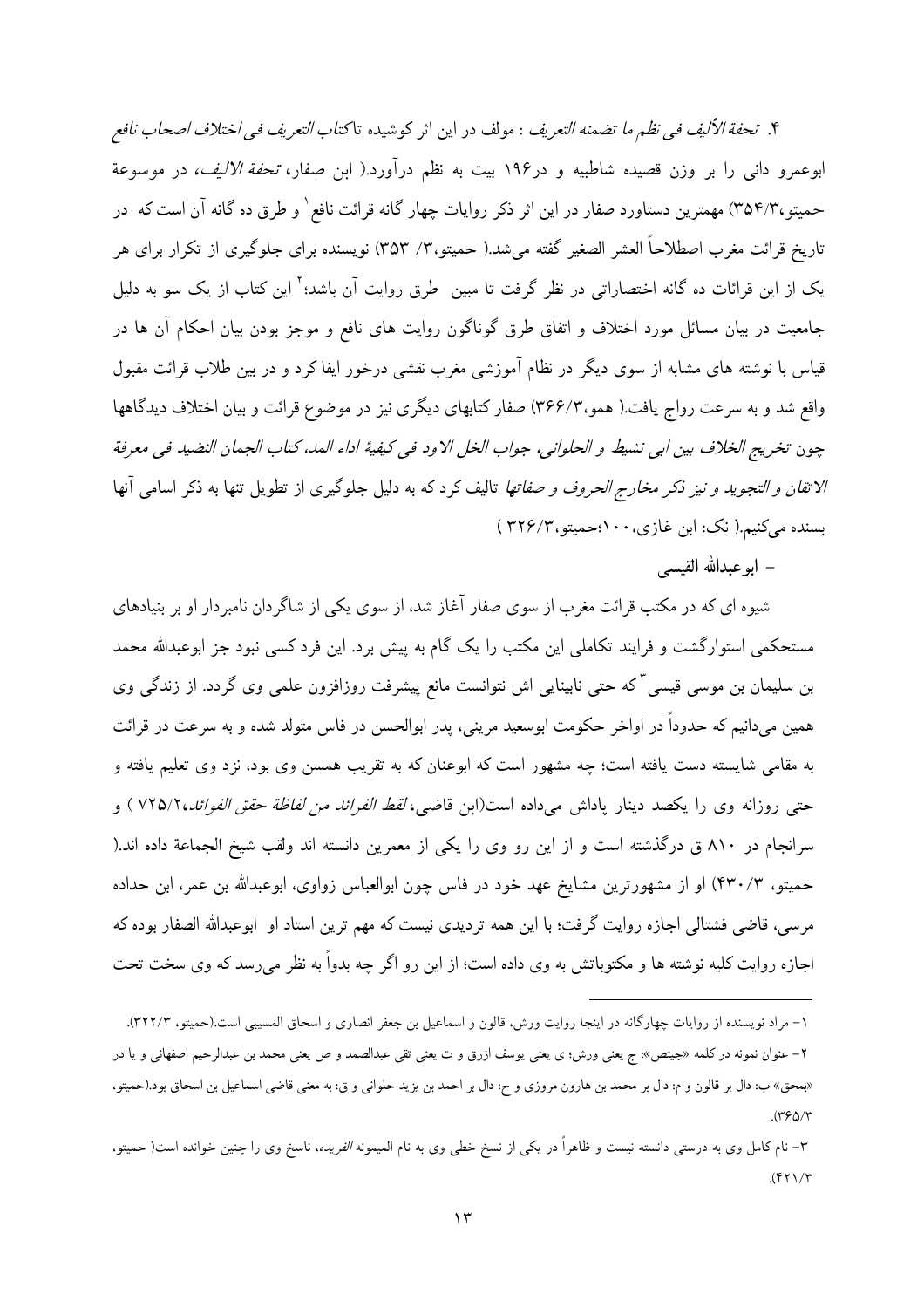تاثیر استاد بوده و تنها به شرح و بسط اندیشه های وی پرداخته است، اما بررسی دقیق تر موضوع صاحبنظران حوزه قرائت در مغرب را واداشته تا به وضوح از نوآوري و ابتكارات وي خاصه در بيان رسم الخط هاي قرآني و ضبط كلمات آن سخن بگویند و مراتب شگفتی خود از این موضوع ابراز كنند؛ این شگفتی زمانی مضاعف خواهد شد كه از فقدان حس بصري او كه نقشي درخور در كتابت قر آن دارد، نيز آگاهي پابيم.( همو،۴۲۹/۳ )

ابوعبدالله قیسی اگر چه درباب قرائت نافع آثار متعددی نگاشت، اما شهرت او بیش از قرائت در کتابت است و این مهم مرهون ارجوزه ارزشمند و سترگ اوست به نام *المیمونه الفریدهٔ فی نقط المصاحف.* کتاب اثری است منحصر به فرد در خصوص چگونگی ضبط قرآن و اختلافات آن. او در این اثر، سیر تحول تاریخی کتابت و رسم الخط قرآن از زمان ابوالاسود دئلي، نصر بن عاصم، خليل بن احمد، ابوعمرو داني، شاطبي، خراز و... تا دوره خويش در قالب شعر تبيين مي كند.( همو،١٢٢٩-٣٢٠ )

چنانکه پیش از این گفته شد، قیسی در زمینه قرائت نیز تالیفات مهم به جامعه علمی عرضه کرد که مهم ترین آنها ارجوزه اي ۱۳۱بيتي است<sup>\</sup> به *نام القصيده الرائيه في احكام الوقف علي قرا*ءه *الامام نافع كه به الاجوية ال*مح*ققة* نيز شهرت دارد؛ این قصیده را از نظر روش، وزن و قالب بیان را نوعی مباحثه علمی دانسته اند که در آن مولف قصیده حصرية ابوالحسن حصري را به چالش مي كشد.( قيسي، *القصيده الرائيه في...* ،در موسوعة حميتو، ۴۴۳/۳-۴۵۱ ) قصیده رائیه را از آن جهت که قواعد حاکم بر ضبط کلمات قرآن به هنگام وقف اختیاری و اضطراری را بنا بر شیوه هر يك از قاريان مختلف بيان كرده است، فن الاختبار نام نهاده اند.( حميتو، ۴۴۰/-۴۴۱)

ابوعبدالله قیسی جز اینها قصاید بسیاری در موضوعات مختلف قرائت و کتابت قرآن نوشت که مشهورترین آنهاالمفيد فيما خالف فيه احمد حلوانبي محمد بن هارون مروزي، قصيدة العذرا ، فبي رسم الالفات الممالة و الخلاف فيي أدائها، مقطوعة فيي تغليظ اللامات لورش، مقطوعة له فيي مراتب القرا ءالسبعه و رواتهم فيي مقدار المد، قصيدة نظم الخلاف و... است.( همو، ۴۵۳/۲-۴۵۴)

## دوره انحطاط

پس از ابوعبدالله قیسی که در حقیقت وی را می توان آخرین نماینده نامبردار روایات ده گانه قرائت در دوره ابوالحسن و ابوعنان دانست، تنها یاره ای از شاگردان وی ظهور کردند که به تبیین و تعمیق دیدگاههای استاد

- ١- شروع اين قصيده چنين است:
- على كل حرف حين يتلي من الذكر "أيا طالبا في "الوقف" حكما ممهّدا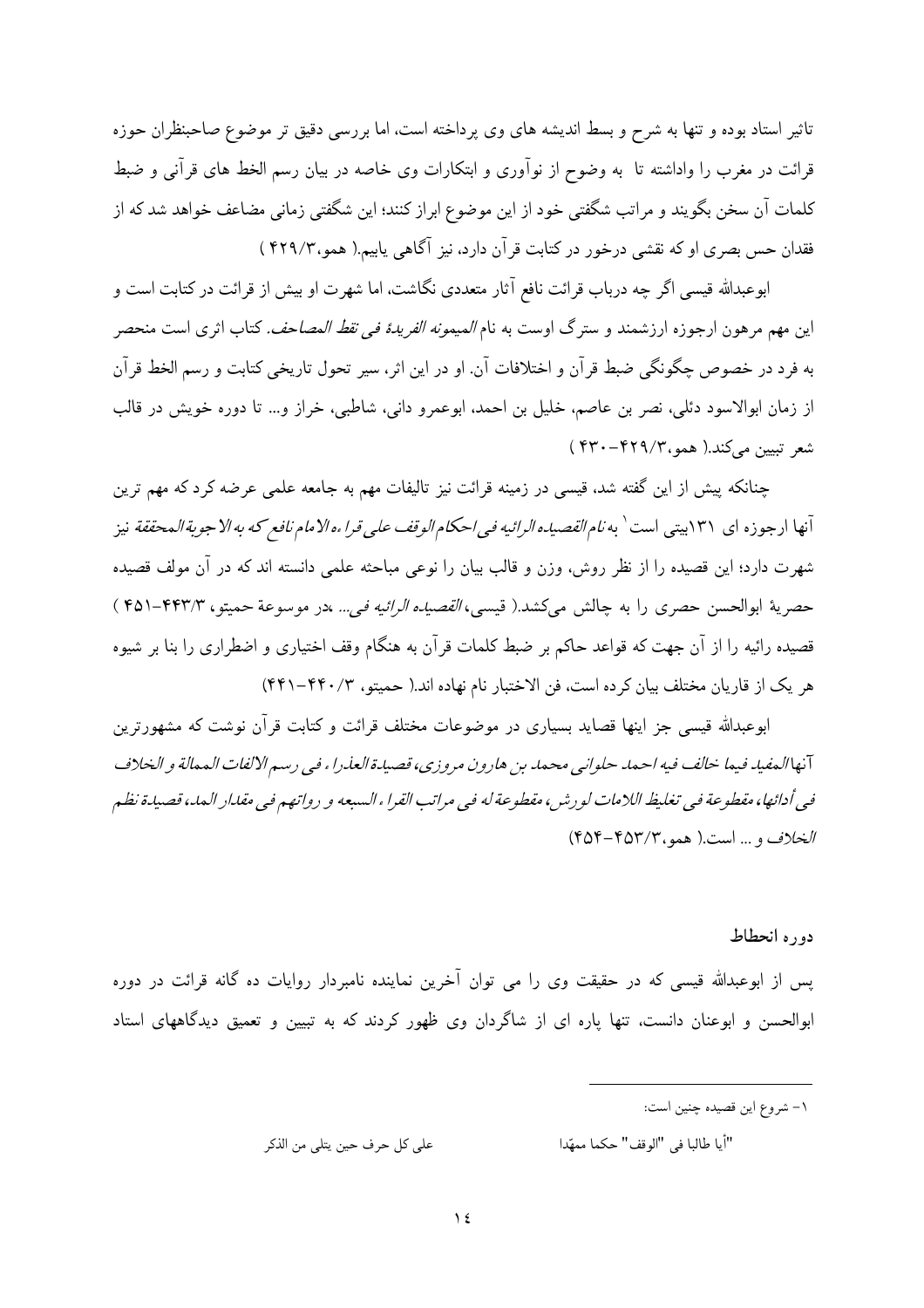پرداختند؛ از این رو به رغم ظهور شماری از دانشوران قرائت و رسم، کمتر به دیدگاههای مبتکرانه و خلاقیت های ادوار پیشین برمی خوریم. یکی از مهمترین این علما در حوزه قرائت ابووکیل میمون بود.

ابووکیل میمون بن مساعد مصمودی از مشاهیر قرّاء در نیمه دوم سده هشتم هجری در فاس بود؛ نسبت مصمودي وي به وضوح از اصالت بربري او حكايت دارد؛ به علاوه به سبب اين كه ولاي ابوعبدالله الفخار، از قاريان برجسته این دوره داشت گاه وی را غلام الفخار نیز نسبت داده اند؛( ابن قاضی، ۷۳۰) از تحولات زندگی وی اطلاعاتی بایسته در دست نیست و تراجم نگاران تنها با اشاره به سال وفات وی که در ۸۱۶ق و در اثر قحطی فراگیری که فاس را فراگرفته بوده، بسنده کرده اند.(ابن قاضی، همانجا، تنبکتی، ۶۱۴) با این همه به درستی می دانیم که وی از برجسته ترین شاگردان ابوعبدالله قیسی بوده و درباب اصول ادای قرائت قرآنی با یکدیگر مباحثاتی مکتوب و به شکل منظوم داشته اند؛( نک: حمیتو، ۴۹۲/۳ ) اما راویان بعدی سلسله اسناد قرائت ابوعبدالله قیسی را به سبب وجود افرادي شهير و بي واسطه در مراتب اسناد او چون ابن حداده، از ابووكيل روايت نكرده اند.( همانجا)

ابووكيل جز ابوعبدالله قيسى، از ديگر مشايخ فاس نيز بهره برد؛ ابوعبدالله محمد بن عمر لخمى، شيخ الجماعة فاس(٧٠٣–٧٩۴ق) و از اصحاب ابوالحسن قرطبي يكي از اين مشايخ بود كه قرائات سبع را نزد وي فرا گرفت و ظاهراً به دلیل اتقان روایات وی بود که راویان مشهور بعدی چون عبدالسلام فاسی، ابوزید المنجره و ابوعبدالله بوعناني و... از طريق وي بهره گرفتند.( همانجا،۴۸۸/۳-۴۸۹)

نویسنده آثار متعددی در زمینه های مختلف قرائت و کتابت قرآن نگاشت؛ ولی در میان آثار بسیار او آنچه به روشنی دیده می شود، مناظرات و مباحثاتی است که بین دانشوران مختلف علوم قرائت دیده می شود و این مهم نه تنها بین وی و قاریان برجسته مغرب بلکه قصاید بسیاری نیز در دست است که مولف با علمای مالقه و دیگر شهرهای اندلس داشته است؛( نک: حمیتو، ۴۹۲/۳–۴۹۲ ) از این گفتگوها توان دانست که در این دوره هنوز روابط فرهنگی بین مغرب و اندلس برقرار بوده است.

بررسی مکتوبات ابووکیل میمون چنین می;نماید که وی هم در زمینه قرائت نافع و طرق روایات و چگونگی ادای آن آثاری نگاشته است و هم در زمینه مسایل رسم الخط و نحوه ضبط و نگارش قرآن و مهم تر این که نوشته های او هم واجد صفت علمی است؛ به گونه ای که مولف با تسلط بر منابع به بررسی و تحلیل احکام و مسائل مختلف قرائت می پردازد و هم کوشیده تا از خصوصیت آموزشی بودن یعنی سادگی قواعد و دسته بندی تحلیل ها که برای طلاب یک ضرورت است، چندان برکنار نباشد. مشهورترین آثار وی به شرح زیرند:

۱.*تحفة المنافع في أصل مقرإ الامام نافع* كه ارجوزه اي است بيش از ۱۰۰۰بيت كه در شرح الدرر اللوامع ابن بری نگاشته است.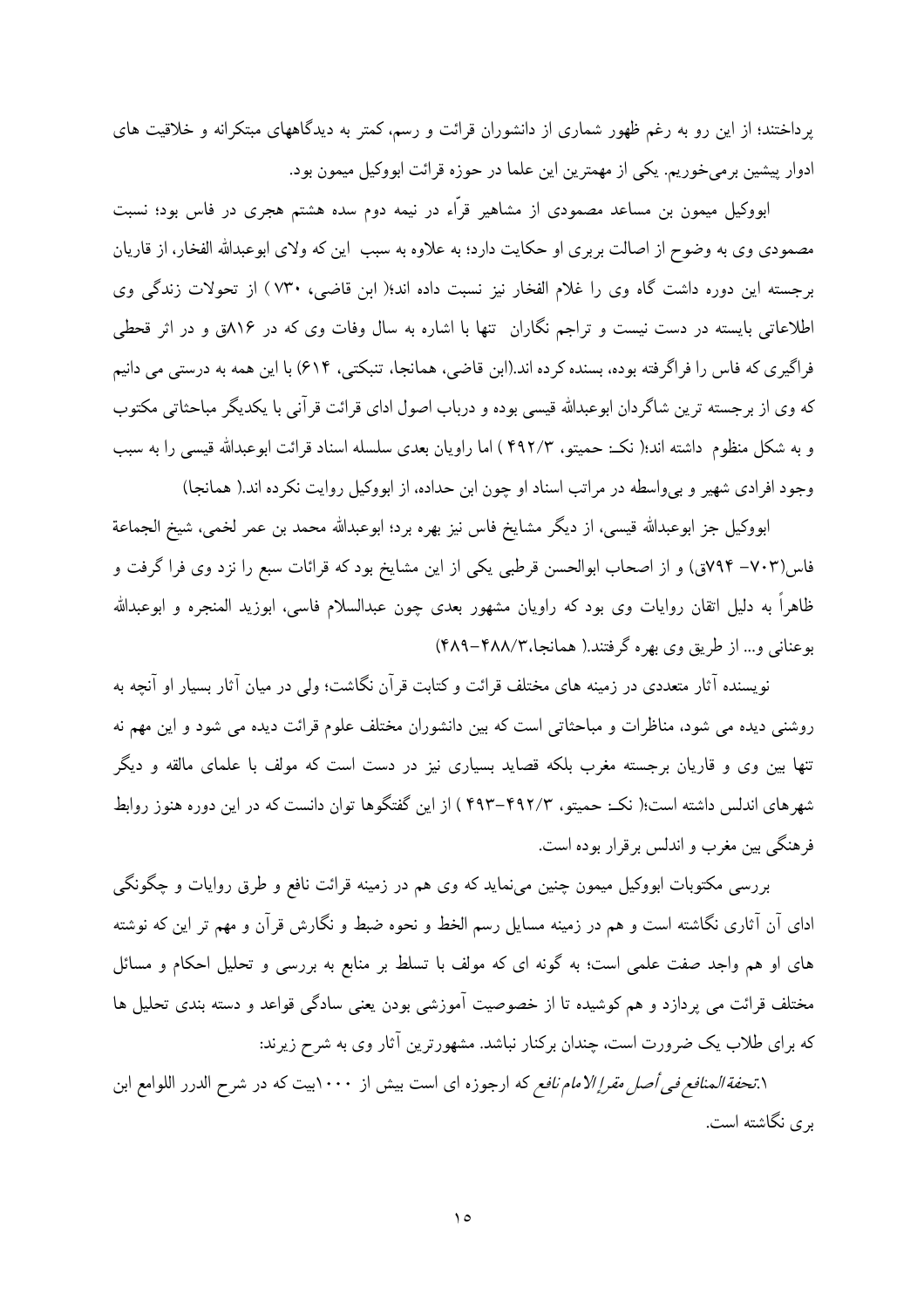۲٪*الدرة الجليلة في رسم المصحف و ضبطه* كه ارجوزه اي است مشتمل بر ۱۵۷۰ بيت كه گويي تقليدي است از الميمونة الفريده ابوعبدالله قيسى.

٣*!لمورد الروى في ضبط قول ربنا العلي* كه ارجوزه اى است مختصر در ٢٢٩ بيت در باب نقطه گذارى  $(\Delta Y \cdot - \Delta \cdot Y/Y, \Delta Z)$ قرآن( حميتو، ۱

مکتب قرائت مغرب اقصی در سده های بعد نیز به حیات خود ادامه داد؛ اما از این پس بیش از آن که واجد عناصر خلاقانه و نوآورانه باشد، تکرار الگوها، قالب ها و مضامین پیشین بود. عمده قرائت نگاران بعدی به شرح، تلخيص و يا منظوم ساختن اين آثار پرداختند و در چارچوپ تنگ تقليد از گذشتگان باقي ماندند.

نتبجه مقاله

به رغم اهمیت درخور توجهی که قرائت و کتابت قرآن در نظر مغربیان داشت، آنها عملا نتوانستند تا سده هشتم جایگاه علمی خود را در این زمینه تثبیت کنند؛ تا این زمان عملا تلاش های آنان زیر سایه نفوذ علمای قرائت در افریقیه و اندلس قرار داشت. با فرویاشی حیات سیاسی مسلمانان در اندلس و بالمآل مهاجرت اندلسیان به مغرب از یک سو و توجهات سلاطین مرینی به قرائت از سوی دیگر، این علم چنان شکوفا شد که می توان از آن به عنوان مکتب قرائت مغرب دور یاد کرد. این مکتب چهار مرحله شکل گیری، رشد و شکوفایی، بلوغ و سرانجام انحطاط را یشت سر نهاد و در هر مرحله نویسندگان ناموری به نگارش آثاری عمدتا منظوم در قرائت و کتابت اهتمام ورزیدند.

بررسی تاریخ قرائت درمغرب سده هشتم هجری و مهم ترین آثار نوشته شده در این دوره گویای این مهم است که مغربیان در قرائت دست کم از دو شیوه مهم پیروی میکردند؛ در هر دو شیوه تمرکز صرف بر قرائت نافع بود؛ اما در شیوه اول تنها به روایت ورش و قالون بسنده می کردند و مسائل و مباحث بر این روایت تمرکز داشت و در حقیقت استمرار، بسط و تعمیق دیدگاههای ابوعمرو دانی بود که در نوشته های اغلب نویسندگان شیوه اول چون ابوعبدالله قصاب، ابوعبدالله خراز و ابوالحسن ابن بري تاثير اين جريان ديده مي شود.

در شیوه دوم که عمدتاً مربوط به دوران شکوفایی وبلوغ قرائت در مغرب است، روایات نافع را به ده روایت گسترش دادند که همه آنها به راویان مشهور اولیه ختم می شد؛ این راویان ورش و قالون، اسحاق مسیبی و اسماعیل بن ابی کثیر انصاری بودند. این گروه به بررسی دقیق اختلافات قرائات مختلف و علل و نتایج ناشی از آنها بر قرائت قر آن پر داختند و قواعد، اختصارات و رموز جدیدی در این خصوص وضع کردند. به علاوه هردو گروه هم به تجوید و قرائت قرآن توجه داشتند و هم به رسم الخط و ضبط نگارش کلمات آن و آثار متعددی که اغلب جنبه تعلیمی داشت، به صورت منظوم در این دوره یدید آمد.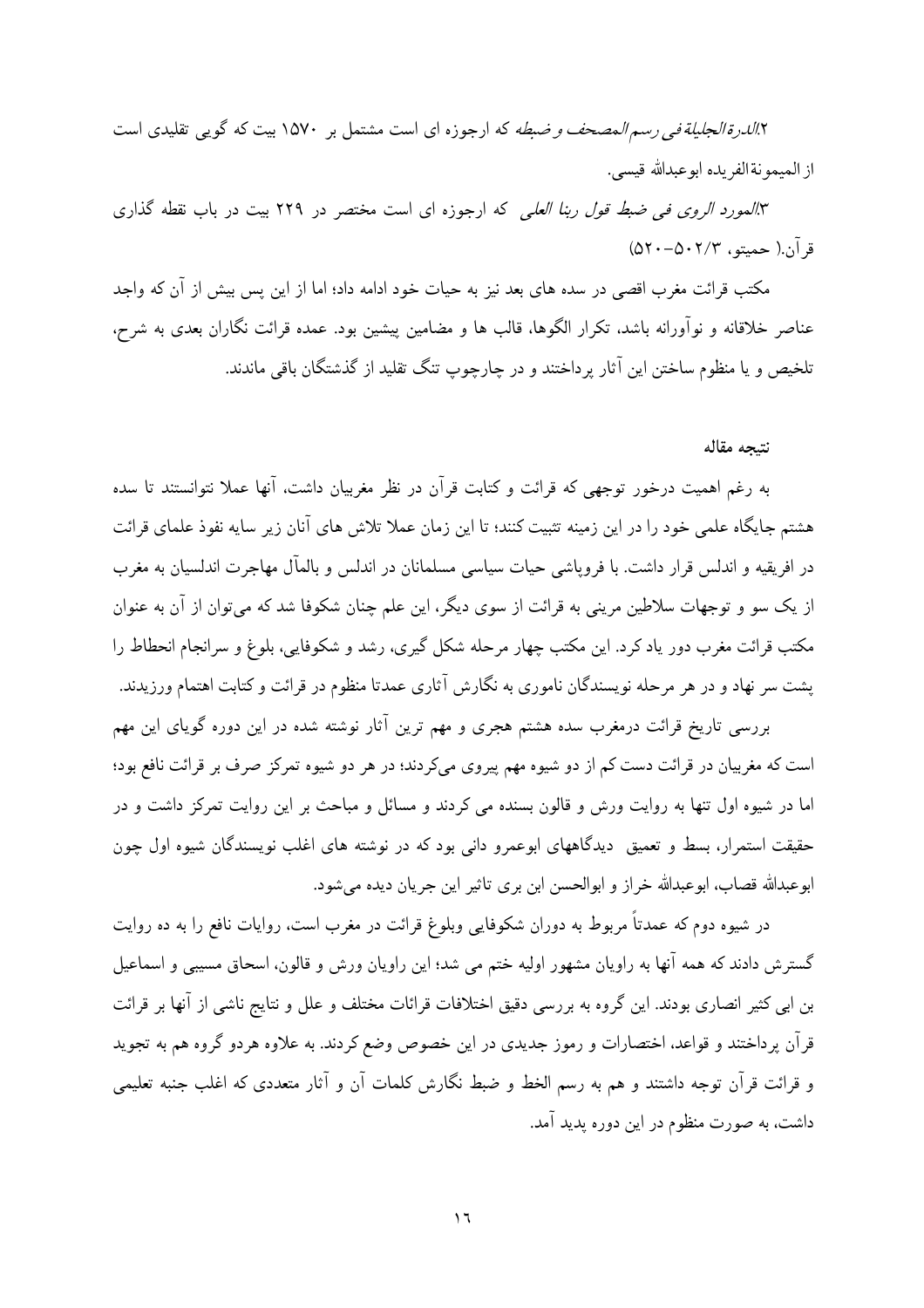کتابشناسی

- ١– ابن آجطا، *مقدمه التبيان، در موسوعة حميتو*، منشورات وزارة الاوقاف و الشوون الاسلامية، ٢٠٠٣م.
- ٢- ابن احمر، *نشير الجمان في نظم فحول الزمان*، به كوشش محمد رضوان دايه، بيروت، دارالثقافة، ١٩٤٧ م.
- ٣- ابن برى، *مقدمه الدرر اللوامع في أصل مقرأ الإمام نافع*، در موسوعة حميتو، منشورات وزارة الاوقاف و الشوون الاسلامية، ٢٠٠٣م.

۴- ابن تيميه، تقى الدين ابوالعباس احمد، السياسة الشرعية في اصلاح الراعي و الرعية، بيروت، دارآلافاق الجديدة،١٩٨٣.

- ۵– ابن جزري، شمس الدين ابوالخير محمد بن محمد بن علي، *غاية النهاية في طبقات القراء*، به كوشش برجستراتر، بيروت، دارالكتب العلمية، ٢٠٠۶م.
	- ۶ ابن خطیب،لسانالدین،ت*اریخ اسبانیةالإسلامیة*،به کوشش لوی پرونسال،بیروت،دارالمکشوف، ۱۹۵۶م.
		- ٧ همو ،الإح*اطة في اخبار غرناطة*، به كوشش محمد عبدالله عنان، قاهره، مكتبة الخانجي، بي تا.
- ٨– ابن خلدون، عبدالرحمن ، العبر و تاريخ المبتدأ و الخبر في أيّام العرب و العجم و البربر و من عاصرهم من *ذوي السلطان الأكبر*، به كوشش خليل شحاذه و سهيل زكار، بيروت، دارالفكر ، ٢٠٠٠ م.
	- ۹– همو، *مقدمه*، به کوشش خلیل شحاذه و سهیل زکار، بیروت، دارالفکر، ۲۰۰۱م.
	- ۱۰- همو، *التعريف*، به كوشش خليل شحاذه و سهيل زكار، بيروت، دارالفكر، ۲۰۰۰م.
	- ١١- ابن صفار، *تحفة الاليف*، در موسوعة حميتو، منشورات وزارة الاوقاف و الشوون الاسلامية، ٢٠٠٣م.
- ١٢- ابن قاضي، ابوالعباس احمدبن القاضي المكناسي*، درة الحجال في غرة أسما : الرجال*، به كوشش محمد احمدي ابوالنور، قاهره، بي نا، ١٩٧٠م.
	- ۱۳ ابن قاضي، *لقط الفرائد در ألف سنة من الوفيات*، به كوشش محمد حجي، رباط، مطبوعات دارالمغرب، ۱۹۷۶م. ۱۴- ابن قصاب، *تقريب المنافع*، در موسوعة حميتو،منشورات وزارةالاوقاف و الشوون الاسلامية، ۲۰۰۳م.
- 1۵- ابن مرزوق تلمساني، محمد، *المسند الصحيح الحسن في مآثر و محاسن مولانا ابي الحسن*، به كوشش، ماريا خيسوس بيغيرا،به كوشش محمود بوعياد،الجزاير،الشركةالوطنيةللنشر و التوزيع، ١٩٨١م.
- ۱۶- تنبكتي، ابوالعباس احمد، *نيل الابتهاج بتطريز الديباج*، به كوشش عبدالحميد عبدالله الهراسة، طرابلس، كلية الدعوة الاسلامية، ١٩٨٩م.
	- ١٧ جيدي،عمر،م*باحث في المهذهب المهالكي بالمغرب*، بي جا، بي نا، ١٩٩٣م.
	- ۱۸ حميتو، عبدالهادي، *لا مام ابوالقاسم الشاطبي*، رياض، دار اضواء السلف، ۲۰۰۵م.
- ١٩ همو ،*موسوعة حميتو يا قرا .ةالامام نافع عند المغاربه* ، مغرب، منشورات وزارة الاوقاف و الشوون الاسلامية، ٢٠٠٣م. ۲۰- خراز، *عمدة البيان في رسم احرف القرآن*، در موسوعة حميتو، منشورات وزارة الاوقاف و الشوون الاسلامية،  $\gamma \cdot \gamma$ م.